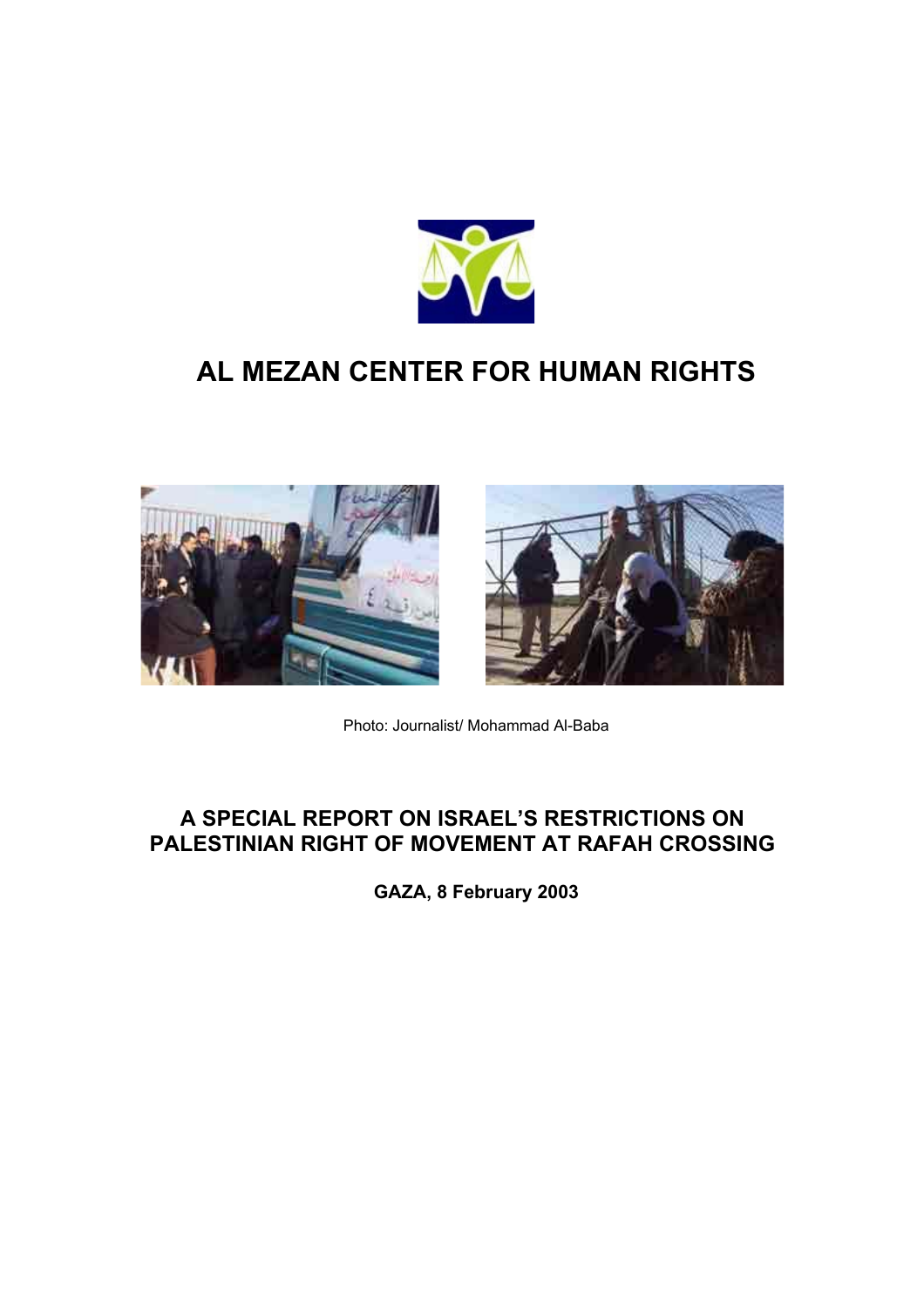

# **TABLE OF CONTENTS**

| AL MEZAN CENTER FOR HUMAN RIGHTS: A BRIEF PREVIEW                                      | 3  |
|----------------------------------------------------------------------------------------|----|
| <b>INTRODUCTION</b>                                                                    | 6  |
| 1. THE GAZA STRIP, BACKGROUND                                                          | 7  |
| <b>1.1 BORDER CROSSING POINTS AROUND GAZA</b>                                          | 8  |
| <b>1.2 THE MANAGEMENT IN RAFAH CROSSING POINT</b>                                      | 9  |
| <b>1.3 PASSENGERS MOVEMENT IN RAFAH CROSSING POINT</b>                                 | 10 |
| 2. IMPACT OF THE RESTRICTIONS ON PALESTINIAN MOVEMENT                                  | 11 |
| <b>2.1 OUTRAGES UPON PERSONAL DIGNITY</b>                                              | 12 |
| <b>2.2 IMPACT ON EDUCATION</b>                                                         | 12 |
| <b>2.3 IMPACT ON CIVILIAN LIFE</b>                                                     | 13 |
| <b>2.4 IMPACT ON PALESTINIAN RIGHT TO WORK</b>                                         | 14 |
| <b>2.5 IMPACT ON PALESTINIAN RIGHT TO WORSHIP</b>                                      | 15 |
| <b>2.6 ARRESTING PALESTINIANS AT RAFAH CROSSING POINT</b>                              | 16 |
| <b>2.7 COLLECTIVE PUNISHMENT OF CIVILIANS</b>                                          | 17 |
| <b>3. STANDING OF HUMANITARIAN LAW</b>                                                 | 18 |
| <b>4. APPLICABLE HUMAN RIGHTS STANDARDS</b>                                            | 20 |
| <b>CONCLUSION</b>                                                                      | 22 |
| APPENDIX: Names of pilgrims who were denied access to Mecca at Rafah Crossing Point 23 |    |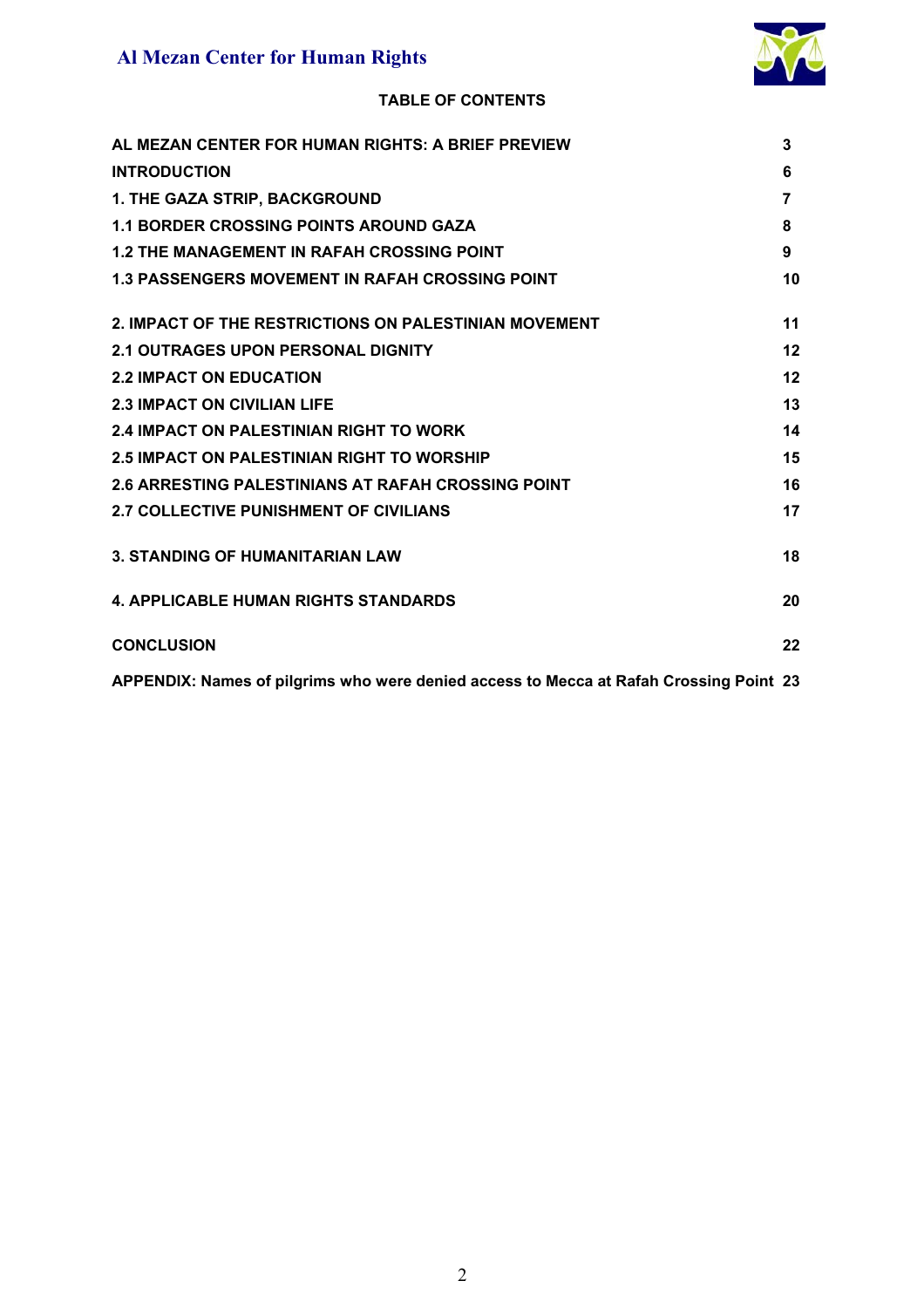

### **AL MEZAN CENTER FOR HUMAN RIGHTS: A Brief Preview**

**Al Mezan Center for Human Rights** is a Palestinian Non-governmental non-partisan organization with its HQ based in the refugee camp of Jabalia. . Al Mezan's mandate might be précised as follows:

"to promote, protect and prevent violations of human rights in general and ESC rights in particular, to provide efficient aid to those victims of such violations, and to enhance, substantially, the quality of life for the marginalized sectors of the Gaza Strip community.

**Aims:** As these conditions worsen, the need for constructive sustained action to prevent the collapse of Palestinian society altogether becomes even more urgent. The Mission of the Mezan Center for Human Rights, based in the Jabaliya refugee camp in the northern Gaza Strip, is to work to provide a secure and long-lasting foundation for the provision of human rights on all levels. While al-Mezan must confront the daily violations of political rights especially given the current international situation, its long term aim is to encourage and develop economic, social, and cultural rights (ESC). It acts not only as a monitoring and documentation center for rights abuses, but perhaps even more importantly, as a vehicle through which legal aid and advocacy, fieldwork, education and consciousness-raising on such fundamental issues as basic human rights, democracy, and international humanitarian law takes place on a daily basis.

Focus Groups & Organization: Al-Mezan targets all levels of society including the most marginalized groups (women, children, the elderly, the disabled, the unemployed) through a series of thoughtfully focused public lectures and seminars, training sessions, and open debate and consensus-building forums. It provides free legal aid and advice for all members of the community, individually and collectively, and has full-time fieldworkers living in each of the major regions within the Gaza Strip who are therefore able to establish important personal contacts and networks while providing essential documentation of daily rights violations which is then made available at the Center's main office. In addition to these key activities, Al-Mezan works with numerous NGOs and international rights organizations in order to encourage the broadest possible cooperation both within and outside of the OPTs.

It is indeed no exaggeration to say that the future of Palestinian civil society depends on the efforts and success of organizations such as Al-Mezan especially in such critical times as these.

4. Structural Outline & Contact Information: Al-Mezan has four key units and a library that is currently being expanded. Each unit consists of a unit coordinator and qualified, professional staff members. Unit descriptions and goals are described below.

### **a. Monitoring and Documentation (fieldwork) Unit**

This unit aims to monitor and document human rights violations in the OPTs, whatever the party of violation is. The unit's focus shifted towards civil and political rights owing to the massive Israeli violations of these rights since the beginning of the al- Aqsa Intifada. However, its principle aim is to focus on economic, social, and cultural rights.

The role of this unit is crucial for the other units, which base their programs on the information it provides. The Fieldwork Unit monitors human rights violations according to scientific standards so that they can be used in the Center's reports and studies. The Fieldwork Unit keeps close, day-to-day communication with the local community and NGOs.

#### **b. Legal Aid Unit**

One of the most effective ways Al-Mezan promotes human rights in the OPTS is by providing legal aid and advice for individuals or groups whose rights have been violated. Legal aid and advice are free for anyone requiring these services. Under normal circumstances, the unit concentrates on aiding victims of ESC rights violations, especially among the most marginalized groups in the Palestinian community.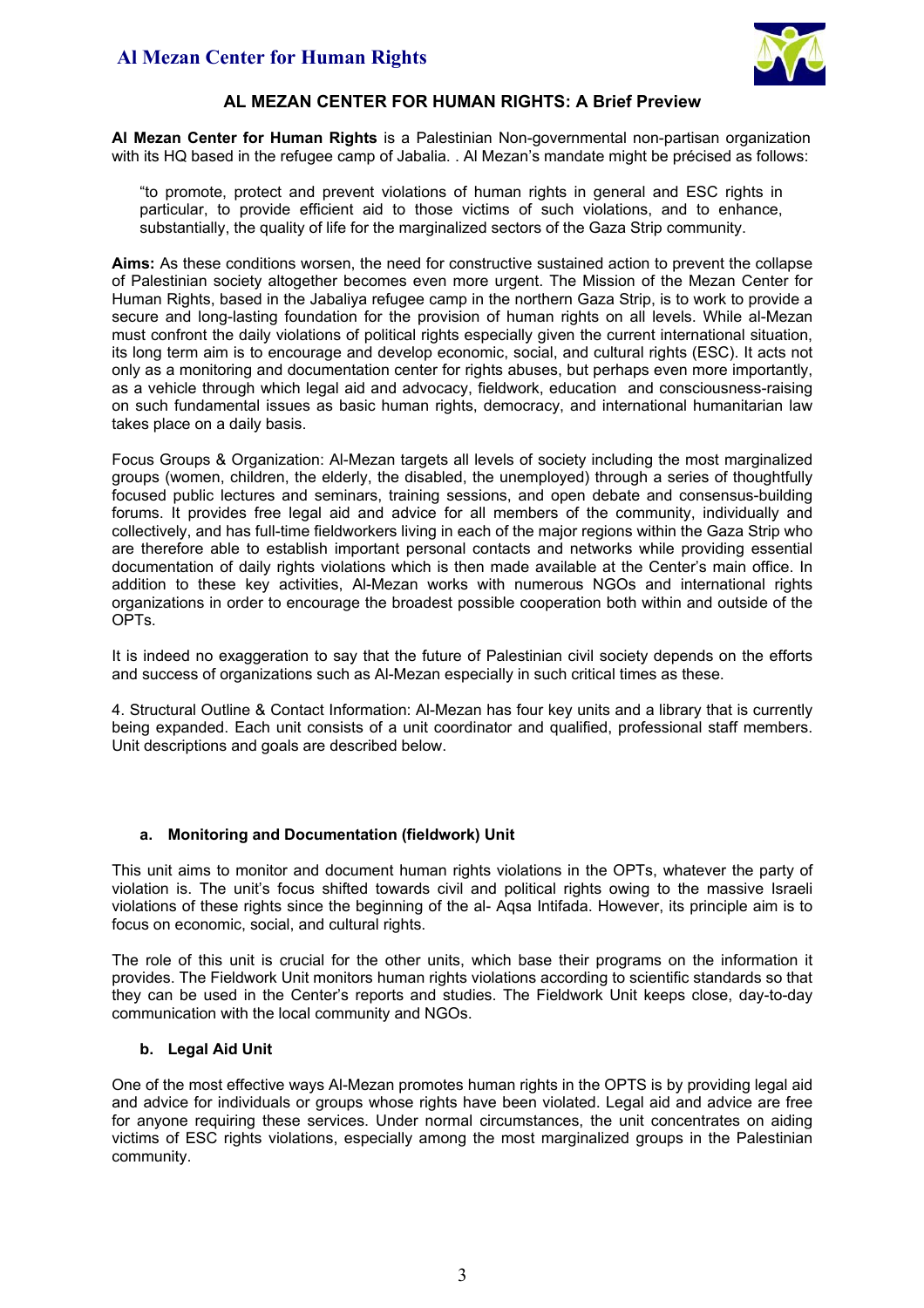

Additionally, the Legal Aid Unit aims to help establish a legal system that respects human rights standards and upholds democratic principles consistent with the rule of law and the separation of powers. To achieve this purpose, the unit keeps in continuous contact with the Palestinian Legislative Council and follows up all draft laws in order to assure they comply with human rights standards.

The unit aims at raising legal consciousness, especially among lawyers who are expected to carry out an active role in the protection of human rights. To this end, the unit conducts an annual six-month training course for lawyers.

#### **c. Training and Mass Communication Unit**

Training is one of the most effective and necessary ways Al-Mezan can promote human rights and democracy in the OPTs. This unit aims to raise human rights awareness among all Palestinians, particularly marginalized groups such as refugees, women, children, and the disabled. By making people more aware of their fundamental rights, Al-Mezan can promote grassroots democratic values and the demand that these rights be upheld.

The unit conducts free training courses, lectures, seminars and workshops on ESC rights. Palestinian

scholars and activists, together with the Center's professional staff, are invited to take part in these

activities. The unit also supervises 'Pass the Word' program, in which university students raise their

fellows' awareness after the unit equips them with the necessary knowledge and tools.

The 'Face the Public' program designed and supervised by the unit, further addresses ESC rights issues. Through this program, 'Face the Public' facilitators offer Palestinian citizens the chance to meet directly with officials to discuss their problems and needs. By creating a basis for popular accountability, Al-Mezan hopes gradually to improve Palestinian living conditions.

The Training and Mass Communication Unit is also concerned with public relations and works with local, national, and international organizations and media in this regard.

### **d. Technical Assistance and Advocacy Unit**

The Technical Assistance and Advocacy Unit's mission is twofold. First, the unit aims to conduct scientific research on ESC rights in the OPTs and to prepare reports accordingly. Secondly, the unit will follow up the results of its studies through various channels. It hopes to make its findings available to individuals and organizations both nationally and internationally.

The 'Budget Analysis Project' supervised by the unit is a unique tool meant to assure better rightsrelated services in the OPTs. This project aims to analyze the Palestinian Authority's budget from a human rights perspective and to assess budget allocation in accordance with community needs and priorities. Through advocacy and in cooperation with scholars, NGOs, and activists, the unit seeks to change the PA's policies regarding education, health care, housing, etc.

#### **e. Documents Library**

The Center is developing a human rights library that will be used as an information center for Al-Mezan staff, researchers, students, and the public. The library contains numerous national, regional and international law texts, and primary and secondary sources relating to international law, human rights, democracy, development, and socio-economic issues, including studies related to women. These sources will be available in both Arabic and English.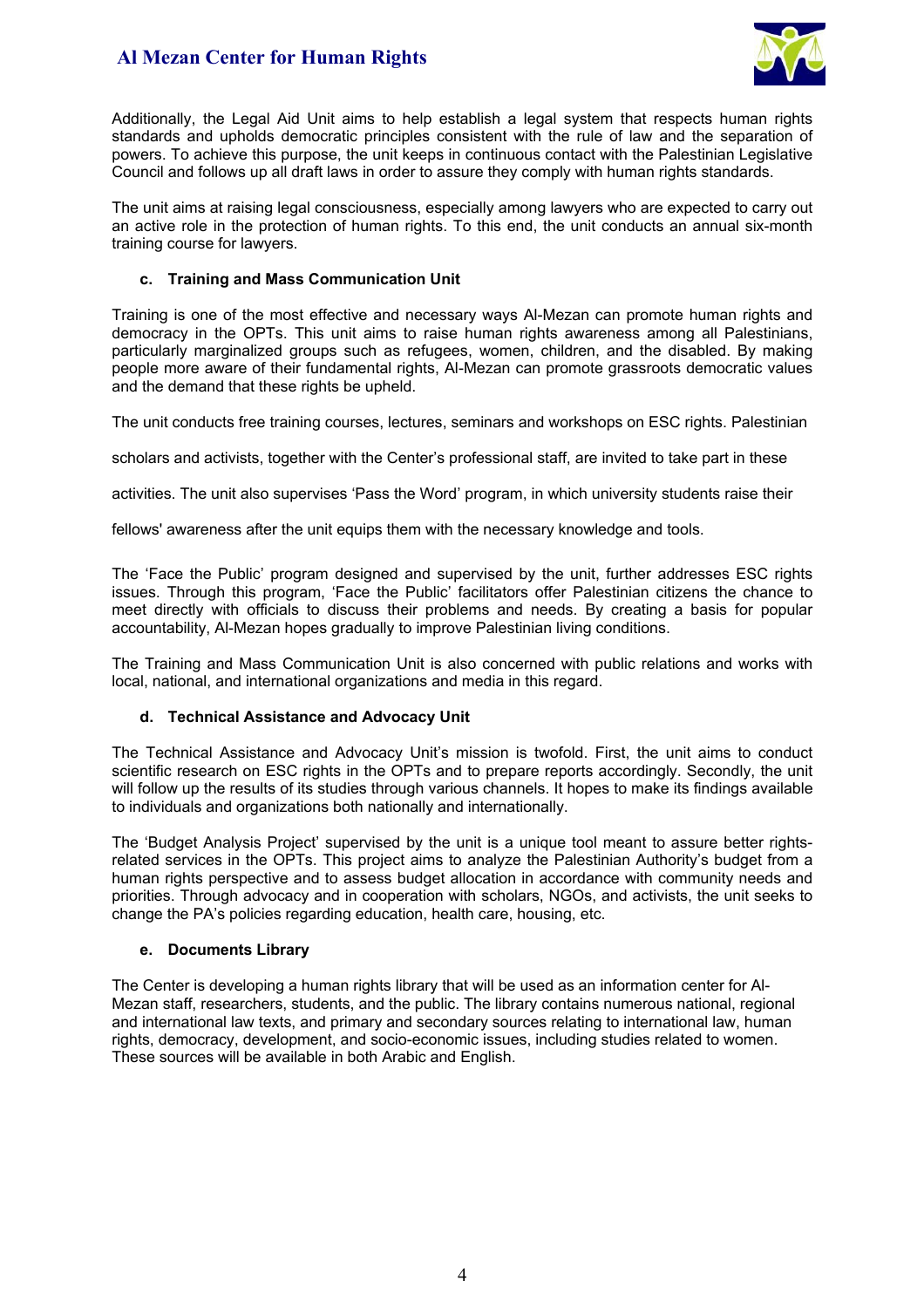

#### **INTRODUCTION**

Since its occupation of the Palestinian Occupied Territories (OPT)- in the aftermath of Israel's Six-Day-War in 1967- Israel has systematically violated the human rights of the Palestinian population of these territories, breaching its obligations under international human rights law, international humanitarian law, and the Fourth Geneva Convention Relative to the Protection of Civilian Persons in Time of War. In 1993 the Palestinian Liberation Organization (PLO) and the Government of Israel signed the Oslo Agreement, which required that Israel redeploy [move out from city centers, but remain near settlements and other 'strategic' locations] its forces in the OPT. Israel pulled out from the major towns and refugee camps, but kept its control over the majority of the Gaza Strip and the West Bank. In addition, Israel's control of borders, crossing points, and other areas, continued.

A final-status was due to be reached within five years after the signing of the agreement. Palestinians hoped that the negotiations would lead them to an independent state in the OPT. However the negotiations took much longer than this and hope for the desired result began to diminish. It was widely believed among Palestinians that Israel was not serious and rather was trying to extend its period of control in the OPT. Meanwhile, the economic and social conditions in the Palestinian territories were deteriorated as the rates of unemployment and poverty increased, particularly in the densely-populated Gaza Strip.

On 28 September 2000, Ariel Sharon, the leader of Israeli opposition then, visited the Al Aqsa Mosque, the most important Islamic site in the OPT. Palestinians protested in Jerusalem and within the next day Israeli forces killed five Palestinians at the Mosque. Palestinian protests increased in the following days, which began the Al Aqsa *Intifada* (uprising). Israel's violations increased to a great extent and the crimes committed by the IOF became more frequent and ruthless. The IOF used a variety of collective punishment procedures to deter Palestinians. For twenty-eight months the OPT was under a comprehensive siege restricting people's movement and making daily life very difficult. Systematically the army destroyed homes, uprooted trees and bulldozed agricultural land. Educational, religious and economic establishments were also, wantonly, targeted. Worse than that, tens of thousands of Palestinians were killed or wounded due to the excessive and lethal force used against them.

Israel has systematically been violating Palestinians human rights since its occupation of the OPT. Nevertheless, its crimes against Palestinian civilians and their property increased since the outbreak of the Al Aqsa *Intifada.* As a result of various collective punishment procedures taken by the IOF in twenty-eight months of the *Intifada*, tens of thousands of Palestinians were killed and wounded. The IOF demolished thousands of homes, razed large areas of cultivated land, and destroyed and ruined water wells. In addition, a comprehensive siege was imposed, both around and inside the OPT, since 9 October 2000, affecting all aspects of civilian life.

Al Mezan Center for Human Rights reported the outrageous impacts of the siege and closure imposed on the Palestinian territories in previous reports. This report aims to draw more attention to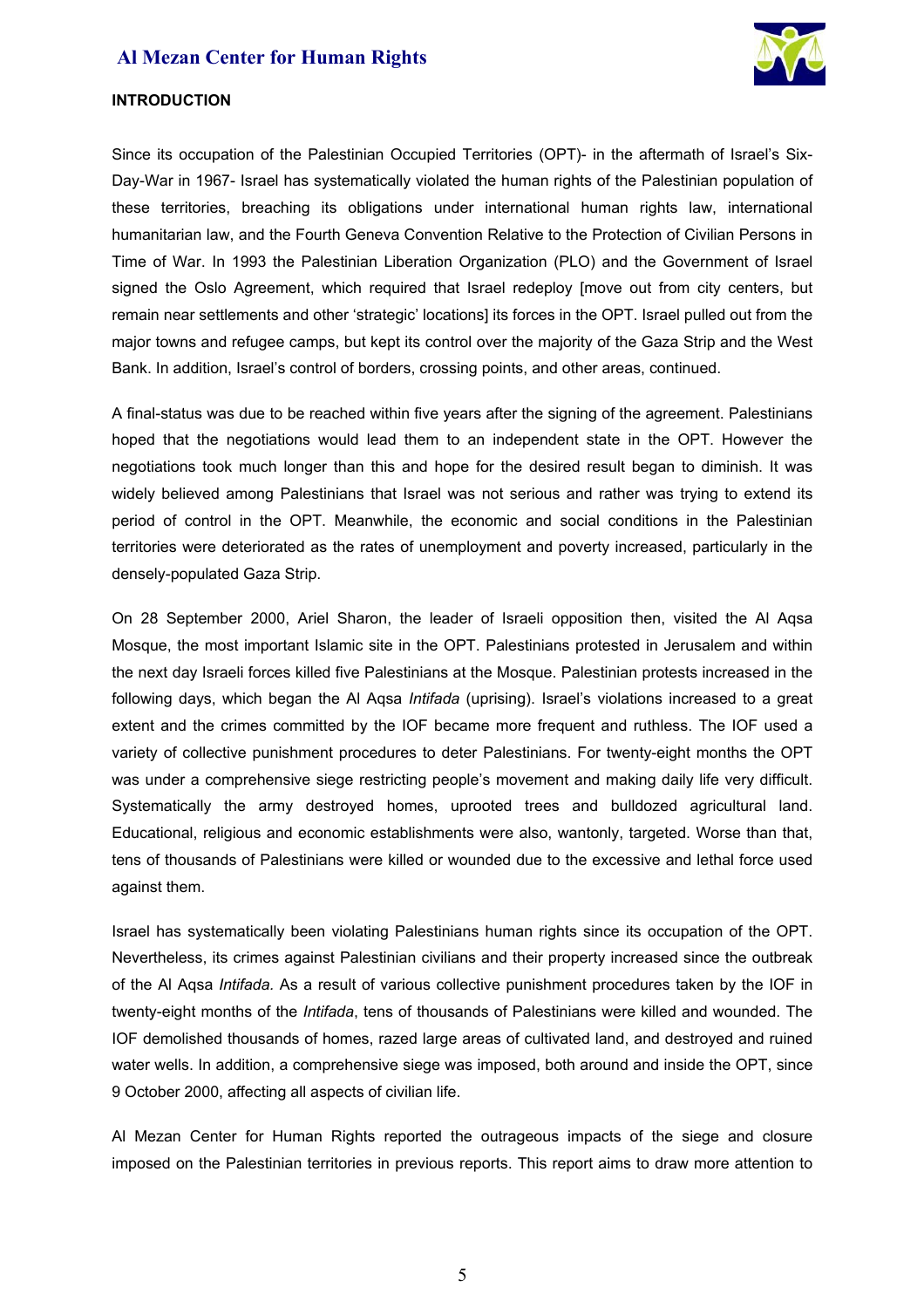

the suffering of Palestinian civilians as a result of the procedures employed by Israel at the Rafah Crossing Point (RCP); the only outlet to the outside world in the Gaza Strip, and which is subject to frequent Israeli closures. The report was developed in the light of the substantial documentation of Israeli procedures in the Crossing Point by Al Mezan. It provides a general background on the Gaza Strip in terms of location, population and border crossing points.

### **1. THE GAZA STRIP, BACKGROUND**

The Gaza Strip is a narrow, rectangular area located on the Mediterranean. It is located in the south of Palestine and occupies an area of 365 sq/km. It is about 45 km long, and 7.5 km across in the north, and 12 km across in the south. There are five Palestinian Districts/Governorates in the Gaza Strip: Gaza North District, Gaza District, Middle District, Khan Yunis District and Rafah District. Gaza will be populated with around 1,300,000 people by the end of 2021. It is a well-known fact that the Gaza Strip is one of the most densely-populated areas in the world<sup>2</sup>, and that the birth-rate is indeed the highest in the world. $3$ 

### **1.1 BORDER CROSSING POINTS AROUND GAZA:**

There are five crossing points around the Gaza Strip; four of them are between Gaza and Israel. Palestinians were permitted to use three crossing points for travel, one was used for trade only, and another was only for trade and workers. Following is brief detail on each point:

- **RAFAH/AL-AWDA CROSSING (RCP):** Located in the south of Rafah on the border with Egypt. This crossing is the only one that does not lead to Israel in the Gaza Strip. There used to be two sections in this crossing, one is for passengers and the other is for trade. Israel closed the latter since the beginning of the *Intifada*.
- **SOFA CROSSING:** Located in the east of Rafah on the border with Israel, this crossing is used for trade, especially construction materials, and workers who enter Israel on a daily basis. On 9 October 2000, the IOF closed this crossing. It is still closed.
- AL MUNTAR/CARNI CROSSING: This is the main trade crossing in the Gaza Strip. It is located in the east of Gaza City, and has been closed since 9 October 2000.
- **BEIT HANUN/EREZ CROSSING:** The biggest crossing in the Gaza Strip, hosting passage for workers, travelers, trade, and the safe passage between Gaza and the West Bank<sup>4</sup>. It is

http://212.204.253.230/charts/pop\_density.php

<sup>&</sup>lt;sup>1</sup> According to the estimates of the Palestinian Central Bureau of Counting, 2000.

<sup>&</sup>lt;sup>2</sup> The *CIA World Factbook 2001* indicates that the population density of the Gaza Strip is 3273 persons per square kilometer. This can be compared, for instance, to Israel where there are 286 persons per square kilometer. The CIA Handbook describes the Gaza Strip as the sixth most densely-populated place in the world, after Macau, Monaco, Singapore, Hong Kong and Gibraltar. See Geo.Hive.com,

<sup>&</sup>lt;sup>3</sup> The fertility rate in Gaza was quoted by the Palestinian Central Bureau of Statistics Population, Housing and Establishment Census 1997 as 6.8. The fertility rate for the Gaza Strip generally is deemed to be the highest in the world. See Pocket Book of Palestinian Central Bureau of Statistics, Population, Housing and Establishment Census, 1997, January 2000, Ramallah, Palestine. 4

<sup>&</sup>lt;sup>4</sup> According to the agreements between the Palestinian Authority and Israel a safe passage road was opened between Gaza and the West Bank in October 23, 1999. It was closed in October 9, 2000.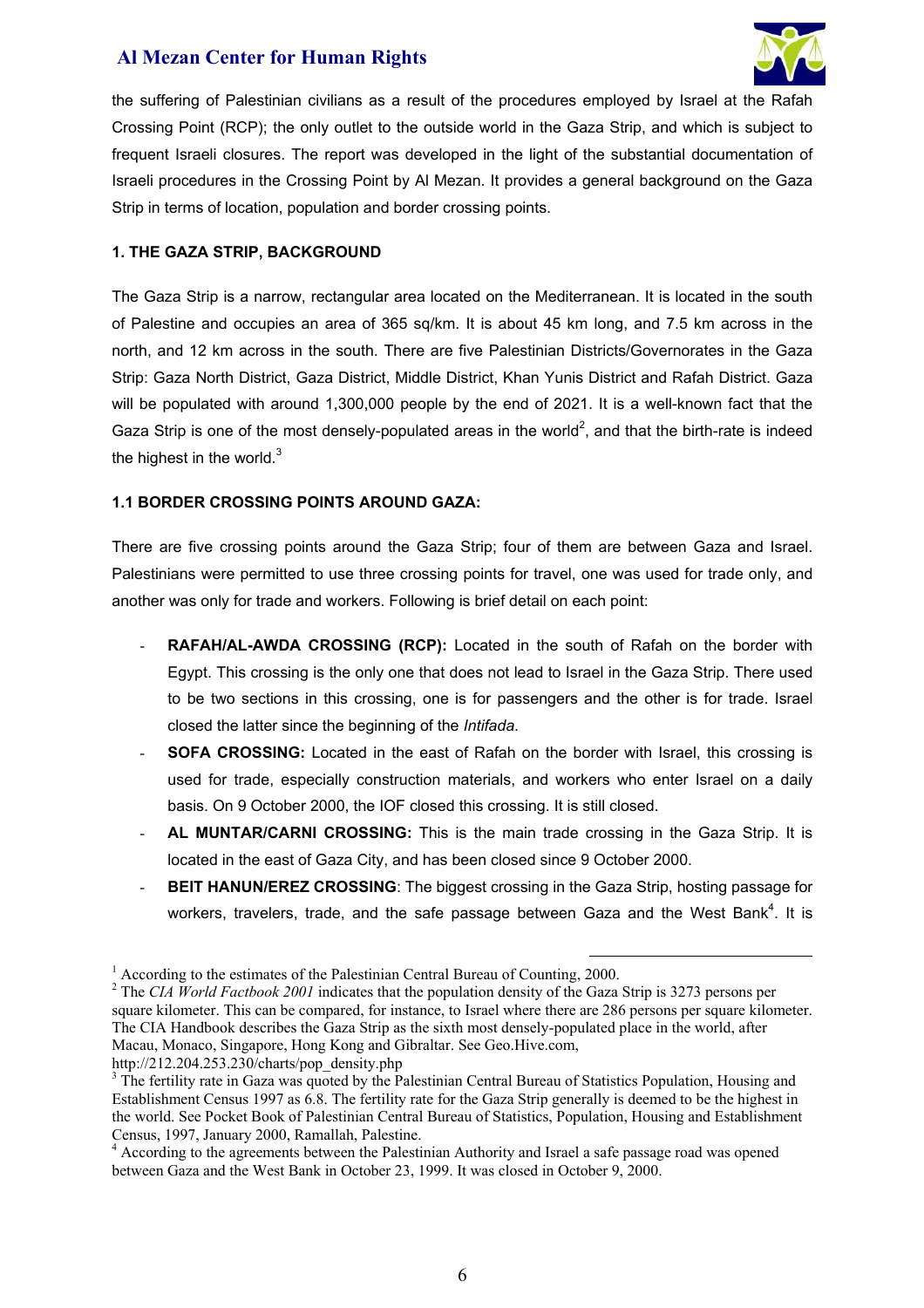

located in the north of the Strip. Traveler passage has been prohibited since 9 October 2000. Only diplomats, foreigners and a few thousand workers are permitted to enter Israel from this passage.

GAZA INTERNATIONAL AIRPORT (GIA): Located in the southeast of Rafah, south of the Gaza Strip, (GIA) was the only airport in the OPT. The airport was closed, and has been destroyed several times over by the IOF since 9 October 2000. Planes were allowed to use it for a few days sometimes. However, on 6 February 2001, IOF prevented any planes from using it. It is still closed until this day.

Among these five crossing points, RCP is the only outlet for Palestinians who wish to travel abroad.

RCP is located on the border between the Gaza Strip and Egypt. Since its establishment on 25 April 1982, about three years after the Camp David Agreement between Egypt and Israel, the crossing has been operated by Israel. Before this date, another crossing point was located in the town of Al Areesh, north of Sinai. Israel allowed humanitarian cases to cross to Egypt in coordination with the International Committee of the Red Cross.

In late 1993, after the Oslo Agreement was signed by the PLO and the Government of Israel, the crossing point was reorganized to allow common Palestinian-Israeli supervision. In August 1994 the Palestinian flag was inside the crossing and a small Palestinian staff worked in it. Three months later, there was a Palestinian administration working under the provisions of the Cairo Agreement.

### **1.2 THE MANAGEMENT IN RCP:**

According to the Cairo Agreement between the PA and Israel, Israel kept absolute control over the security in the RCP. The PA has partial supervision in it. Article 10.b of the agreement states that (1) *"Israel takes complete responsibility for the entire point, including the security of the point"*(2) *"an Israeli General Director takes the responsibility of the management and security of the point"* (3) *"the General Director has two deputy directors; one of them is Israeli who will be administer the Israeli part. Israeli responsibility is limited to the Israeli part of the point".*

Under the same agreement, the Israeli administration can prohibit the passage of those Palestinians who do not permanently live in the OPT. All of the passengers pass an Israeli monitor before they reach the Palestinian part, and Israeli staff grants or denies permission for their passage. Under Article 10(f) of the Cairo Agreement *"in the Palestinian part of the point each party has the authority to prevent the passage of persons who do not live in the Gaza Strip and the West Bank"*; and the Israeli party is capable of verifying the identification of the Palestinians who live in the Gaza Strip and the West Bank, as well, under paragraph (d)1 of the Agreement, which provides *"the first passage<sup>5</sup> is used by the Palestinians residing the Gaza Strip and Jericho. These passengers have to pass a Palestinian monitor to verify their identification and an Israeli officer indirectly verifies their identification from behind a window"*.

<sup>5</sup> Referring to Rafah Crossing Point.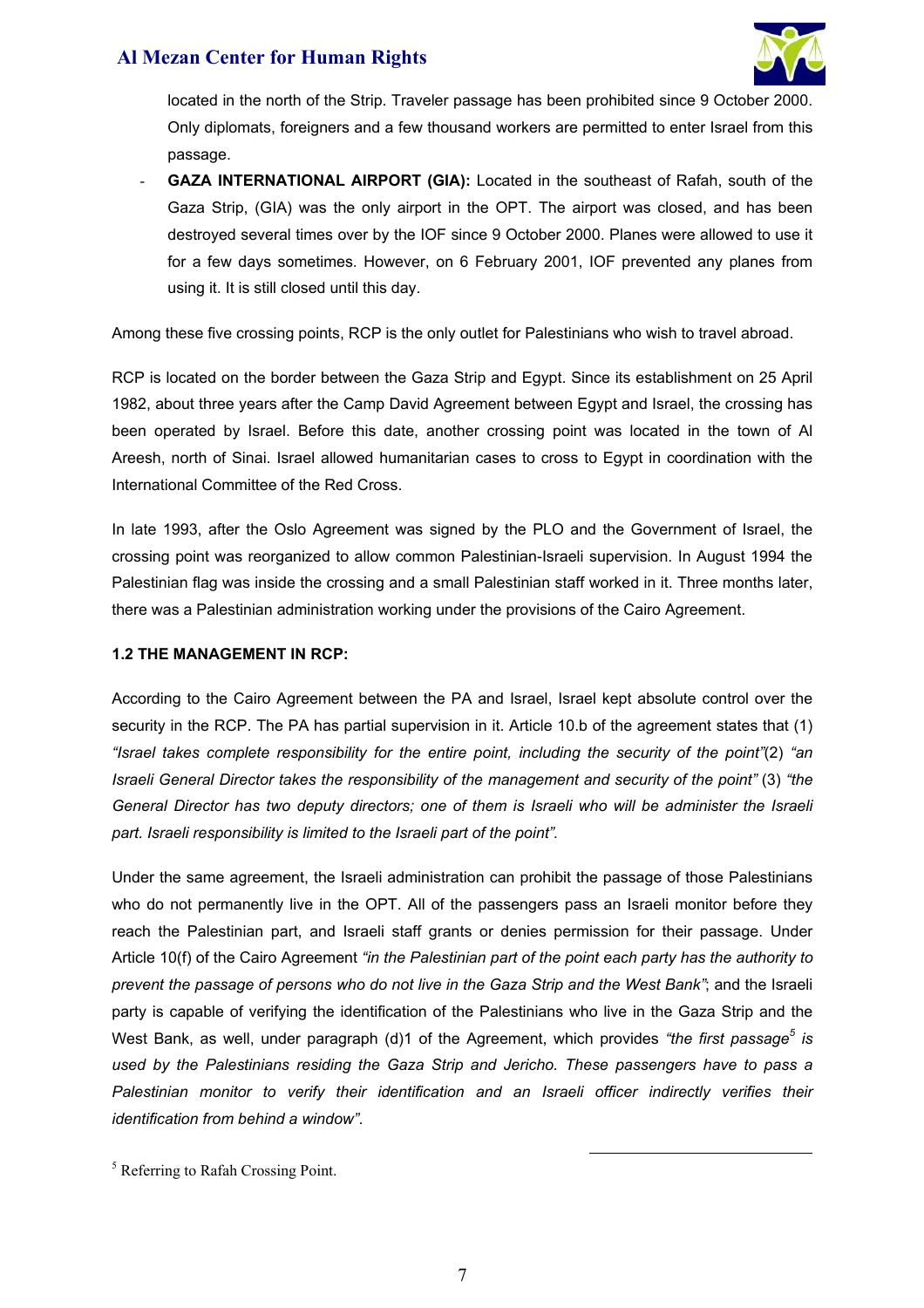

Moreover, Israel is authorized to detain and question the Palestinian travelers who are residing the OPT and must inform the Palestinian party later. Article 10(e) provides that *"in case of suspecting a passenger… each party may question him/her inside the investigation area at his part in the point,"*  and by the end of the same Article, Israel keeps its right to arrest any suspect. *"Had the suspicion not proved false by the end of the questioning, the suspect may be arrested after informing the other party. In case that the Israeli party makes the arrest, a Palestinian police officer is invited to meet with the suspect."* As indicated in these texts, Israel kept full control over RCP, while the Palestinian party has a few administration responsibilities, but without any decisive authority. In spite of this fact, Israel stopped the work by the Agreement since the outbreak of the Al Aqsa *Intifada*. The Palestinian staff was not allowed in the RCP, except for eight workers and three drivers, and after personal search only, on 7 July 2001. The Israelis took entire control over the passage.

### **1.3 PASSENGERS MOVEMENT IN RCP:**

Since it was opened in 1982, RCP has been open 24 hours every day, all year, except for two holidays. Before 28 September 2000, between 1,200 and 1,500 people on average passed the crossing daily. In the summers the number was doubled, as Palestinians who live abroad came on vacation. However, after 28 September 2000, Israel closed all the crossing points and imposed restrictions on Palestinian movement as a collective punishment procedure. The RCP was not an exemption. It has been partially closed or, less frequently, completely closed in the face of Palestinian travelers.

On 17 January 2001 Israel prohibited the Palestinian staff entry to work in the RCP. This decision still holds until this day, except for the fact that eleven cleaners and bus drivers, in the best circumstances, have been allowed in since July 7, 2001.<sup>6</sup> The Crossing has only been operating for seven hours a day, and it works in a one-way direction. This means that Palestinians are allowed to pass to Egypt for some time, and then they are allowed from Egypt for the rest of the time. According to Al- Mezan's documentation of the status of the right to freedom of movement in RCP, an average of 250 travelers use the RCP per day, compared with an average of the 1500 travelers who used it before 28 September 2000. Since 28 September 2000, Israel closed the RCP completely for 155 days and allowed the passage of those passengers who are returning from Egypt for only 27 days. The crossing was opened for pilgrims who travel to Mecca during the pilgrimage seasons 2001 and 2002 for 13 days.

Worse than that, Israel announced that Palestinians who are 16 through 35 years old would not be allowed to pass the RCP (and all the other crossing points in the OPT) on 6 January 2003, whatever the purpose of their travel was. Both men and women were included. On 9 January 2003, women were allowed to travel. It is not clear when Israel will lift the ban on men's travel.

<sup>&</sup>lt;sup>6</sup> Before 28 September 2000, the number of Palestinian personnel inside the crossing was 45, working in various departments.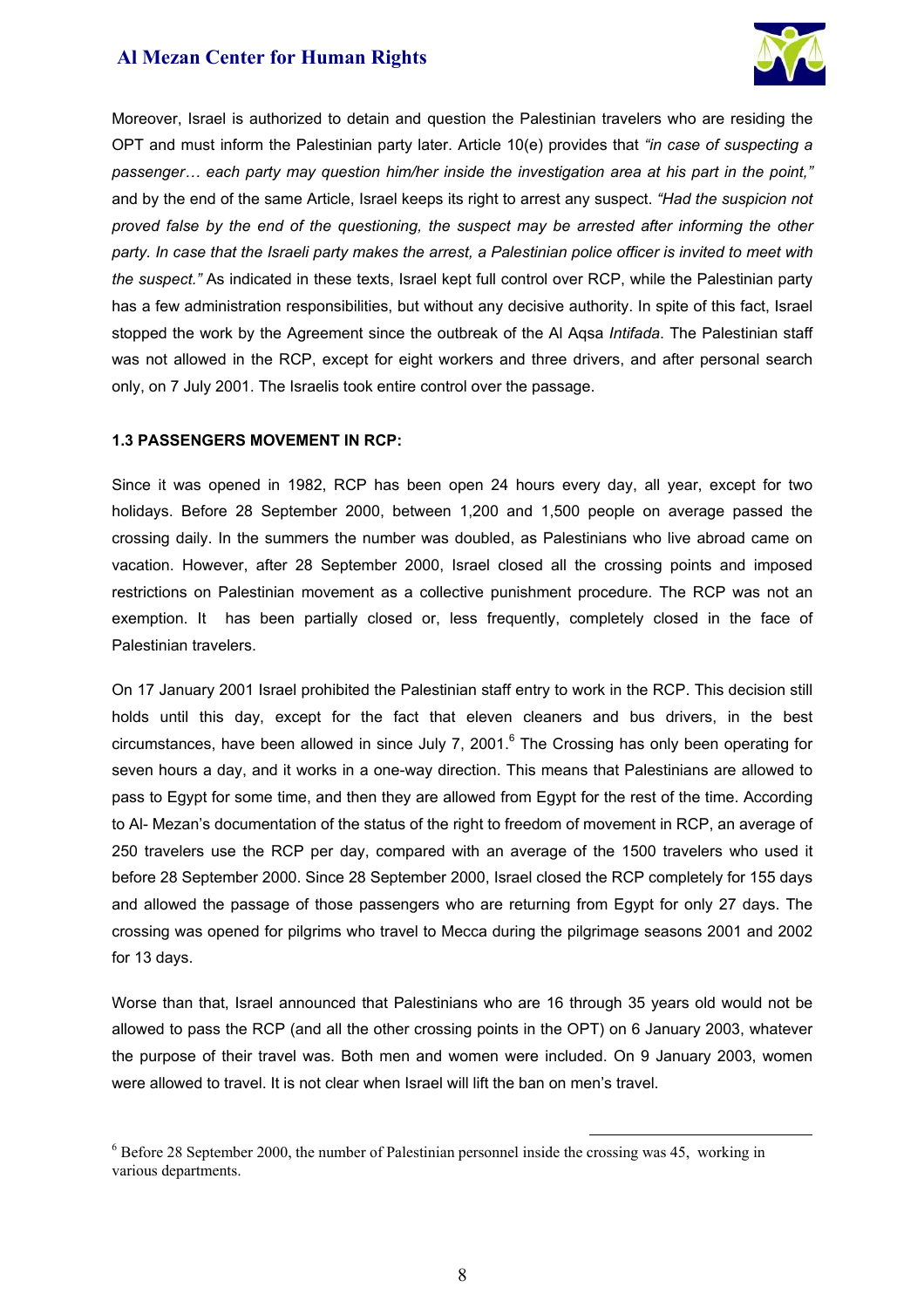

#### **2. IMPACT OF THE RESTRICTIONS ON PALESTINIAN MOVEMENT:**

The right to free movement is internationally recognized for all human beings without any kind of discrimination, and it should be protected, unless there are legitimate legal constraints on a certain individuals' right to movement under the law. Nevertheless, Israel has been violating Palestinians' right to free movement for a long time. As mentioned above in this report, Palestinian civilians are prohibited from free travel either for leisure or for other practical purposes such as education, trade, medical care, etc. Even those who are allowed to travel are subject to degrading Israeli treatment. Such violations of Palestinian's right to free movement resulted in violations of other basic rights such as education, health and work, especially as the OPT lacks high technologies for medicines and education. Also Palestinian's right to work and family reunification have been infringed by the Israeli procedures. The following section provides several affidavits taken from victims of Israeli violations at the RCP.

#### **2.1 OUTRAGES UPON PERSONAL DIGNITY AND DEGRADING TREATMENT:**

Israel's procedures and restrictions on Palestinian movement in the RCP constitute degrading treatment of civilians under occupation. In numerous occasions the closing of the crossing left hundreds of civilians waiting for long times at the Egyptian border, where there are no decent places for sleep or hygiene. Even in the cases when hundreds of Palestinians were stuck, the IOF continued to allow the same low number of passengers to go through. On January 1, 2003, about 600 people had to stay at the crossing for several nights before they were allowed in. Many of these people find themselves restricted at the AI Hikir checkpoint<sup>7</sup> in the middle of the Gaza Strip for times varied between one hour or one day after they pass in through RCP, or on their way out to travel. People are usually asked to wait for an unlimited amount of time. Many people are told they are not allowed to travel without any right to know the reasons.

#### **2.2 IMPACT ON EDUCATION:**

There are thousands of Palestinians in university study abroad. In times of closure, these students are denied access in or out of the Gaza Strip. Israel's recent decision to ban Palestinians aged 16 through 35 prevented hundreds of students from joining their universities abroad, especially as the majority of these students are in this age group. Al Mezan's fieldworkers met with numerous students who were prevented from travel. One of them delivered the following affidavit:

*"My name is Abdullah Rashwan and I am 20-years-old from Rafah. I was accepted in an undergraduate program at the Nasr University for Science and Technology in Egypt last year. I could not join the program due to money troubles, but managed to join the second semester early this year. I traveled to Egypt and finished the registration and returned on 3 January 2003 as the semester starts in February. I have been trying to travel again for four days. I need to travel as I should arrange* 

 $<sup>7</sup>$  For grater details on this checkpoint please consult Al Mezan Center for Human Rights special report on the</sup> outrages upon personal dignity at Israeli checkpoints in the Gaza Strip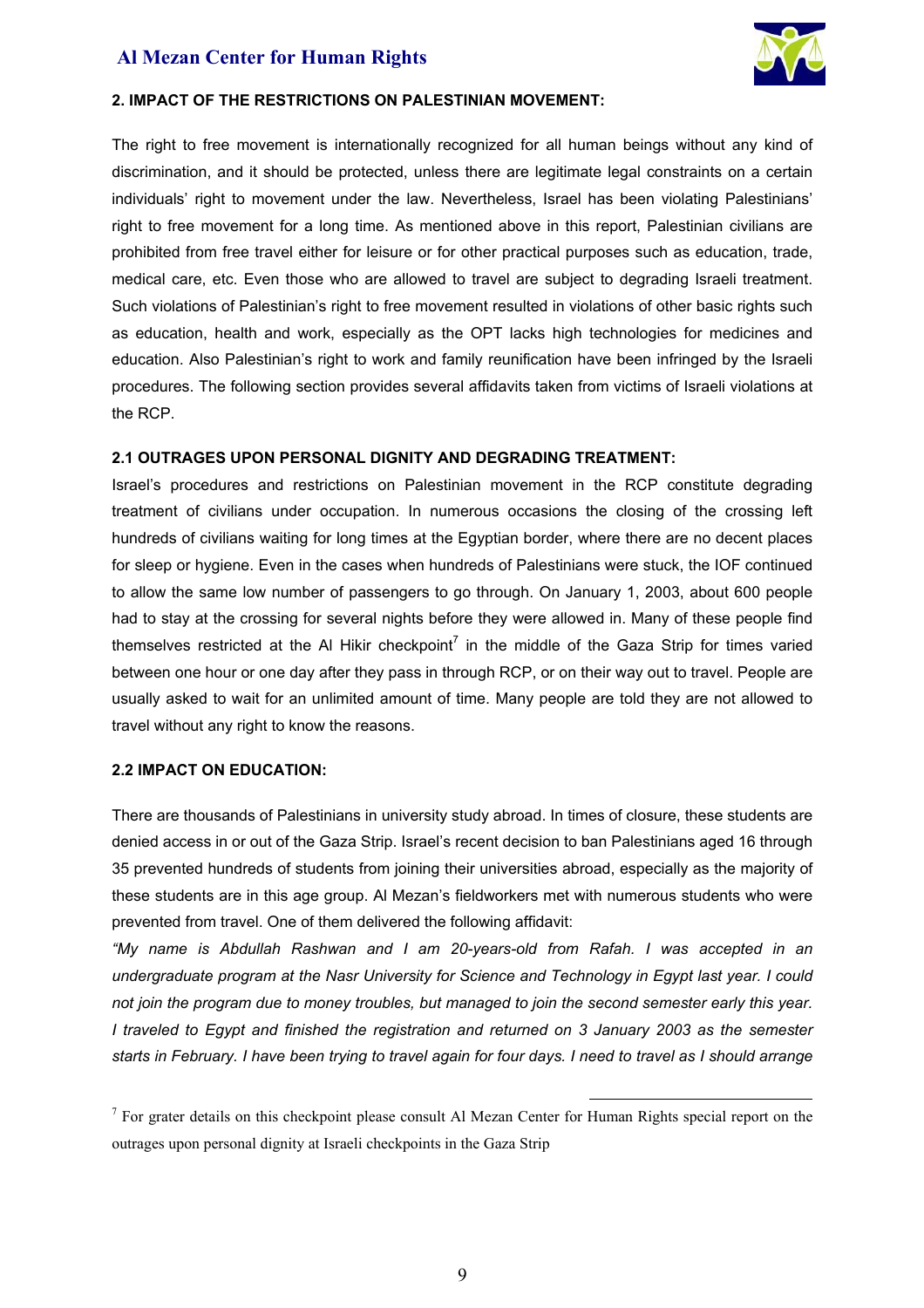

for my accommodation before the semester starts. I was shocked by the Israeli decision that *Palestinians aged 16 through 35 were not allowed to travel. I go to the Rafah Crossing every day hoping that I can pass. If this procedure continues, I will not be able to join my university, and I will lose the fees that I have already paid."*

Other students fear that they will be obstructed on their way back home, especially if the crossing closes when they are on the Egyptian side. Many of them fear to return so are unable to spend vacations with their families for this reason. The following statement was delivered by a student who was trying to travel and join his university:

*"My name is Muhammad Abu Dhahir, 20-years-old from the refugee camp of Jabalia. I returned from Wein, Austria, after I had finished my preparatory year at 'Uniwien' University. I have been trying to get through to Egypt since 19 March 2001. Today is 25 March and I am still here. I have met numerous students who suffer the same problem. We have contacted the Palestinian department that is responsible for contacting the Israelis and asked them to intervene, but they informed us that the Israelis are preventing all humanitarian cases from travel. If this situation continues, I will miss the next semester at the university."*

#### **2.3 IMPACT ON CIVILIAN LIFE:**

Since Israel announced its recent decision banning Palestinian travel, as mentioned above, numerous Palestinians who need medical and hospital care abroad were denied access to Egypt, so therefore, to any other country. It should be noted that these cases cannot find proper care in the Gaza Strip and that the obstruction of their travel, even for one day, could threaten their life. Al Mezan fieldworkers documented the case of Issam Anwar Akeela, aged 20, from Gaza City. Akeela suffers advanced kidney trouble and needs urgent hospital care in Egypt. He tried to travel on Thursday, 16 January but was restricted even though the Palestinian Ministry of Health contacted the Israeli administration of the crossing point and reported his humanitarian case.

On 9 January 2003, Shadi Ahmad Musallam, aged 25, was in an ambulance returning to the Gaza Strip after he had a surgery abroad. He was restricted for hours at the Israeli side. When he was finally allowed in, he was dead.

The Israeli procedures at the RCP have especially been threatening to the life of the elderly. In many cases elderly Palestinians died trying to pass. Al Mezan documented two of these cases.

Khalil Ibrahim Ahmad, aged 62, died inside the RCP on 22 October 2002, after a long period of waiting and trying to get into the Gaza Strip. On 30 June 2001, a 64-year-old woman, Fatima Muhammad ash-Shrafi, died after days of waiting at the Egyptian side of the RCP. She had to wait there because the Israelis did not allow hundreds of Palestinians to enter the Gaza Strip for several days. Ash-Shrafi died inside the RCP and was buried in Gaza.

### **2.4 IMPACT ON PALESTINIAN RIGHT TO WORK**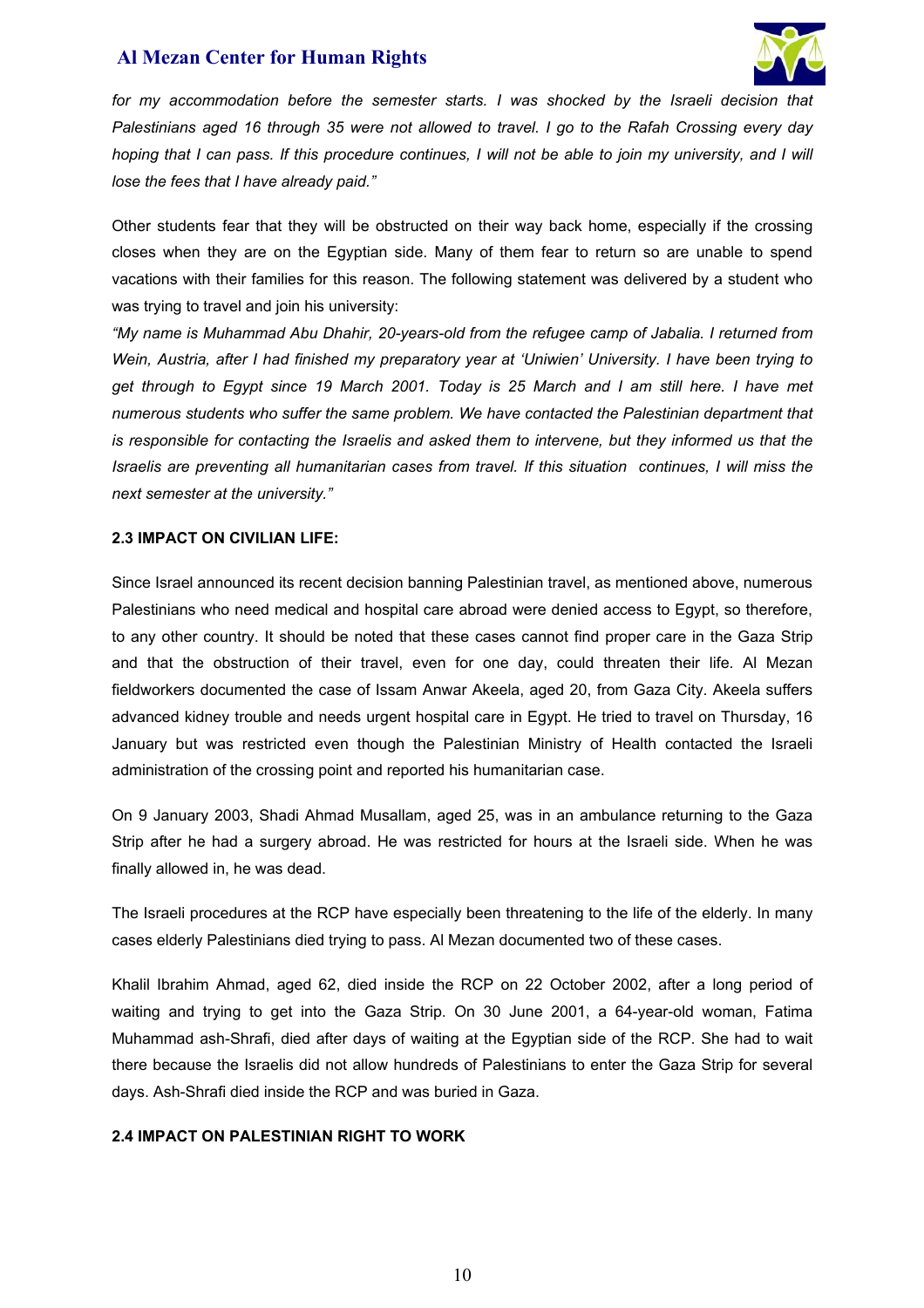

The unemployment rate of the Gaza Strip has now reached over 65% of the entire labor force. Only a few Palestinians were permitted to enter Israel for work while the majority of the workers who used to work in Israel or in the OPT lost their jobs. There are thousands of Palestinians who work abroad, especially in the Arab Gulf States. Those workers suffer from the Israeli procedures at the RCP every time they travel. Many of them were restricted to travel when their visas or vacation ended. Hasan Atallah Abdullah, aged 35, from Rafah delivered the following sworn statement to Al Mezan:

*"I work in the United Arab Emirates and support my extended family (22 people) who live in Rafah. After two years abroad, I decided to visit my family and returned on 25 July 2002 to spend the vacation with my family. I decided to return to UAE and my flight was due on 11 January 2003. I was shocked by Israel's decision banning Palestinians between 16 and 36 travels, which means that I will be stuck in Gaza and jeopardize my job. If this decision continues, I will loose my visa in UAE, which expires on January 23rd. I am terribly worried that my family would suffer if I loose my work."* 

#### **2.5 IMPACT ON PALESTINIAN RIGHT TO WORSHIP**

Israel's sieges on the OPT comprise violations of Palestinians' rights to worship. For example, Palestinians who live in the Gaza Strip have not been allowed to visit the Al Aqsa Mosque, East Jerusalem, since the outbreak of the current *Intifada*. Besides, Israel's most recent procedures at the RCP imposed even more constraints on Palestinians who wish to go on a pilgrimage to Mecca, Saudi Arabia.

RCP is the only outlet for Palestinian pilgrims since the Israeli closure of the Gaza International Airport on 6 February 2001. Pilgrims have to travel to Egypt first and then to Mecca. The pilgrimage season began in February this year, so pilgrims had to leave the Gaza Strip on January 24<sup>th</sup> at the latest. About 6,000 Palestinians were due to travel to Mecca this year. Of these, Israel banned 1,600 from travel. They banned them, citing either 'security' reasons, or because they fell in the 16 through 35 years old age bracket, according to the above mentioned Israeli order. Al Mezan Center for Human Rights monitored pilgrim movement in the RCP. The following table shows the number of Palestinian pilgrims and those who were restricted from travel at the RCP:

| <b>Date</b>  | No. of pilgrims<br>who reached<br><b>RCP</b> | No. of pilgrims<br>banned for<br>security claims | No. of pilgrims<br>banned for age | No. of pilgrims<br>who passed RCP |
|--------------|----------------------------------------------|--------------------------------------------------|-----------------------------------|-----------------------------------|
| 24 Jan. 2003 | 363                                          | 19                                               | 44                                | 300                               |
| 25 Jan. 2003 | 370                                          | 34                                               | 12                                | 324                               |
| 26 Jan. 2003 | 505                                          | 46                                               | 9                                 | 450                               |
| 27 Jan. 2003 | 1,022                                        | 72                                               | $\Omega$                          | 950                               |
| 28 Jan. 2003 | 1,152                                        | 77                                               | 20                                | 1,055                             |
| 29 Jan. 2003 | 996                                          | 52                                               | 11                                | 933                               |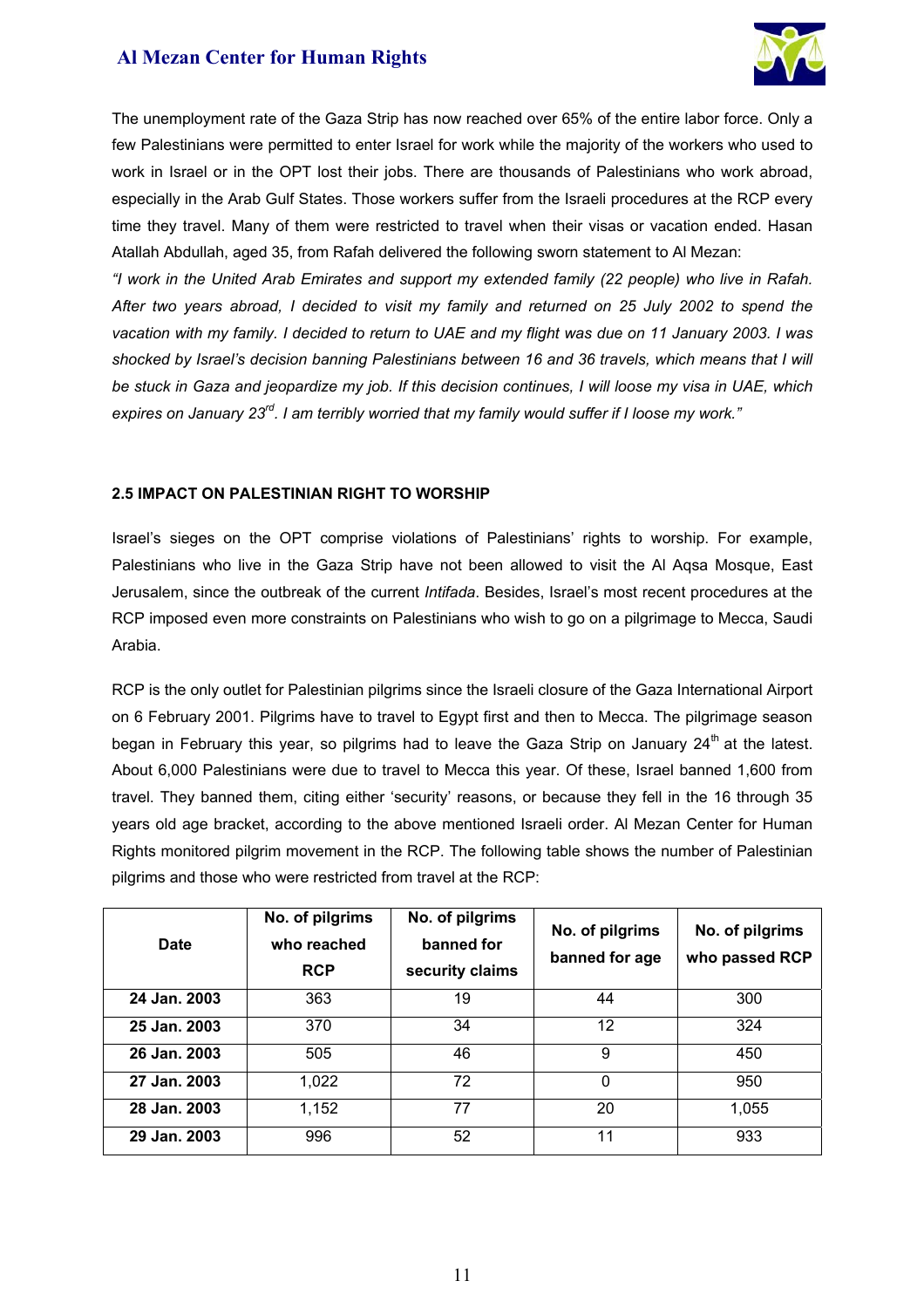

| 4 Feb. 2003     | 352   |     | 26  | 326   |
|-----------------|-------|-----|-----|-------|
| 6 & 7 Feb. 2003 | 396   | 290 |     | 106   |
| Total           | 5,144 | 590 | 122 | 4.444 |

Israel issued the Palestinian Authority a list of pilgrims they would not allow through the RCP if they were to reach it. The grounds on which Israel prohibited their travel was not announced. Nevertheless, numerous pilgrims whose names were not on the list were sent back to Gaza from the RCP. It should be noted that most of the pilgrims whose names were on the list cancelled their travel and try to go through the RCP. The above table mentions the number of the pilgrims who went to the point and were sent back<sup>8</sup>. Moreover, a large number of the pilgrims from the parents of Palestinian martyrs were sent back from the point $^9$ .

### **2.6 ARRESTING PALESTINIANS AT RAFAH CROSSING**

As mentioned above, Israel has abundant security advantages in the RCP. This includes detaining any 'suspects' and questioning them, and also arresting them. Israel's misuse of such authority is obvious as the IOF arbitrarily arrests Palestinian travelers at the RCP. Al Mezan recorded a significant increase in the number of Palestinians who were arrested at the RCP. The center did not find any case in which the IOF informed the victims of the reasons for the arrest. The following cases provide greater details on the detention of Palestinians at the RCP as they were documented by Al Mezan:

1. Imad Umar Mahmoud Qishta is a Palestinian student at the College of Aviation in Egypt. Qishta was arrested at the RCP on 19 April 2002 while he was returning to Gaza. He was released after eighteen days without any charges. He was not told of any reason behind his detention and was not taken to court.

2. A second recent case is the case of Umar Muhammad Abu al-Atta, an M.A. candidate in a Sudanese university. Atta was arrested on 12 January 2003 at the RCP. Atta was on his way back to the Gaza Strip when the Israeli security services arrested him. In his affidavit to Al Mezan he said that he was released on 20 January 2003 without being charged or told of any reasons behind his arrest.

3. In an affidavit given to Al Mezan, 53-year-old Shihadeh Abu Jazar from Rafah said: *"On 1 January 2003 my son and I were on our way home returning from a medical trip in Egypt. I suffered from troubles in the retina caused by diabetes and I was referred to a hospital in Egypt by the Palestinian Ministry of Health. Once I arrived at the crossing point in Rafah, I noticed that hundreds of Palestinians were waiting at the Egyptian side. I was allowed to pass soon by the Egyptian guards due to my sickness. At the Israeli side my luggage and identification were searched, and an Israeli officer asked me to leave through a special gate. I told him that my son was with me and that I wanted* 

<sup>&</sup>lt;sup>8</sup> For further details please consult Appendix A at in this report.

<sup>&</sup>lt;sup>9</sup> A list of pilgrims who are martyrs parents and were denied access to Mecca is provided in Appendix B in this report.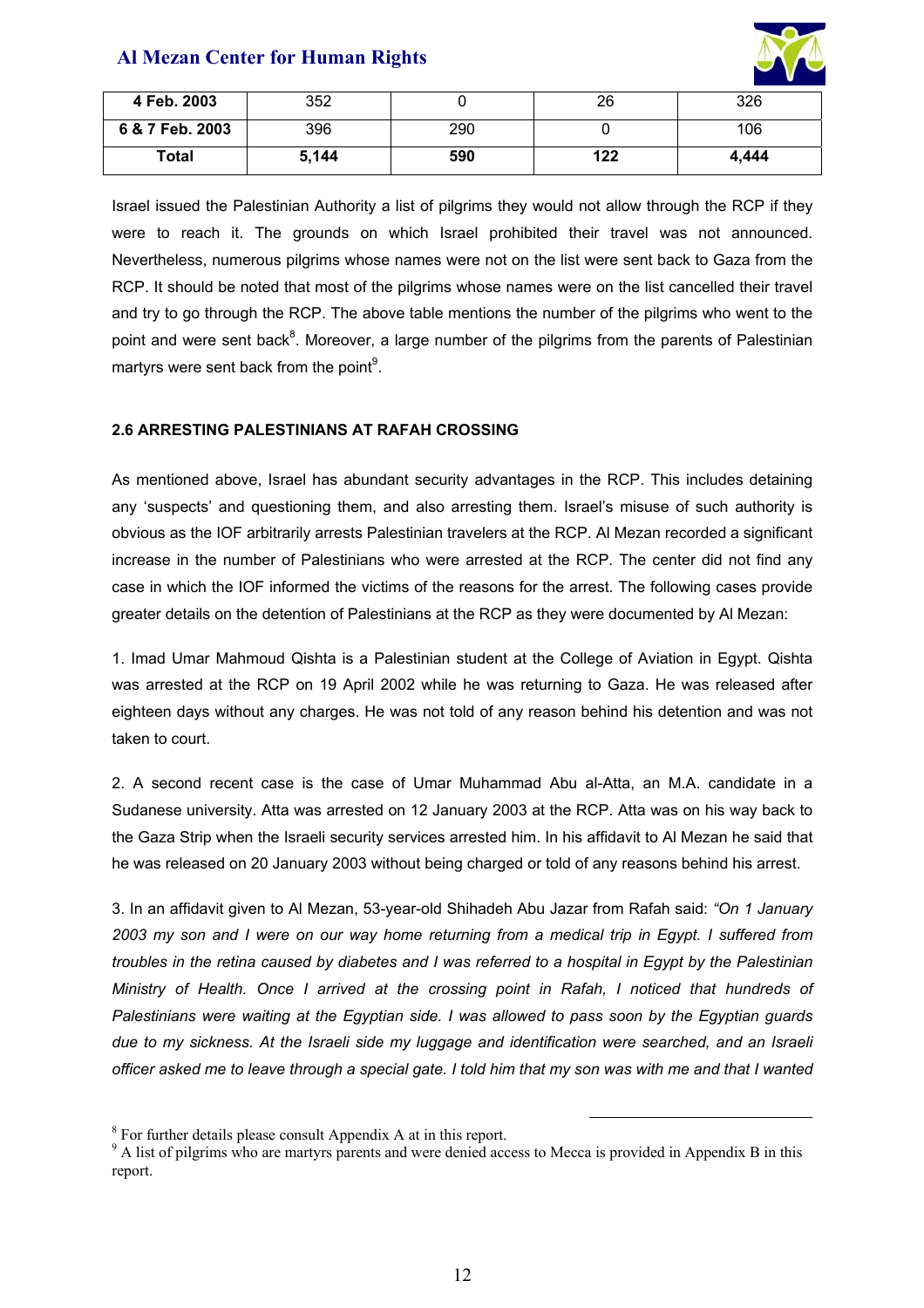

*to wait for him. The officer told me that I could wait. I waited from 11 am until 3 pm and nobody talked to me about my son, so I asked a Palestinian young man to try to look for him. Soon, he came back and told me my son was detained in the crossing. I kept waiting until Israeli officers came and told me I had to leave the crossing. I left in the last bus and when I reached the Palestinian side, I reported on my son's detention to Palestinian officers. I went home hoping that my son would come home, but he did not; he was arrested".* 

4. On 7 January 2003, 37-year-old Abdul Wahab Fayiz ash-Sharafi was on his way to Egypt with his uncle who required heart surgery there. On his way back, on 1 February 2003, ash-Sharafi was arrested in the RCP. Ash-Sharafi was traveling with his uncle because the IOF prevented his under-36 year old son from accompanying the sick uncle. Ash-Sharafi was not informed of any charges against him and he had never been arrested before that day.

### **2.7 COLLECTIVE PUNISHMENT OF CIVILIANS**

Israel's claims that the procedures in RCP, closing it or decreasing its working hours, are only for security reasons. Nevertheless, these claims of security are not convincing and Al Mezan believes that these procedures constitute collective punishment procedures against Palestinian civilians. Between 1982 and 1993, when the RCP was under complete Israeli control, it was always open 24 hours per day and all year.

Also, Israel kept full security control on the crossing and employed tight security precautions, including the use of high-technology equipment to search people and luggage. Smuggling any prohibited materials proved impossible for a very long time. Moreover, as mentioned above, arresting Palestinian passengers on such a scale and so arbitrarily started only after the outbreak of the current Intifada. Meanwhile, the Palestinian Authority did not interfere to stop detentions and only sought the identification of the detained. What Israel intends by employing these procedures is in serious question and maintaining security does not seem the correct answer. Israeli citizens do not travel through RCP, and the crossing area is well-protected by the Israeli army who has fired at many Palestinian cars and individuals in the area in the past. In his affidavit to Al Mezan, Muhammad Jihad Abdul Fatah Abu Umar said that the IOF opened fire on his family while they were in a car waiting for the crossing to open in the early morning hours. The family had to leave their mid-Gaza Strip home in the Al Maghazi Refugee Camp early in the day to ensure that they would arrive in Rafah on time, otherwise they would not be able to travel. Abu Umar was wounded from Israeli fire on 8 May 2002 and could not travel. Al Mezan believes that the Israeli procedures in Rafah Crossing aim at punishing the Palestinian population collectively and not to ensure the security for its troops and citizens.

### **3. STANDING OF HUMANITARIAN LAW**

In light of Israel's 35-year occupation of the West Bank, which includes East Jerusalem, and the Gaza Strip, Israel, as an occupying power, is obliged to observe the provisions of two instruments: the 1907 Hague Regulations and the Fourth Geneva Convention Relative to the Protection of Civilian Persons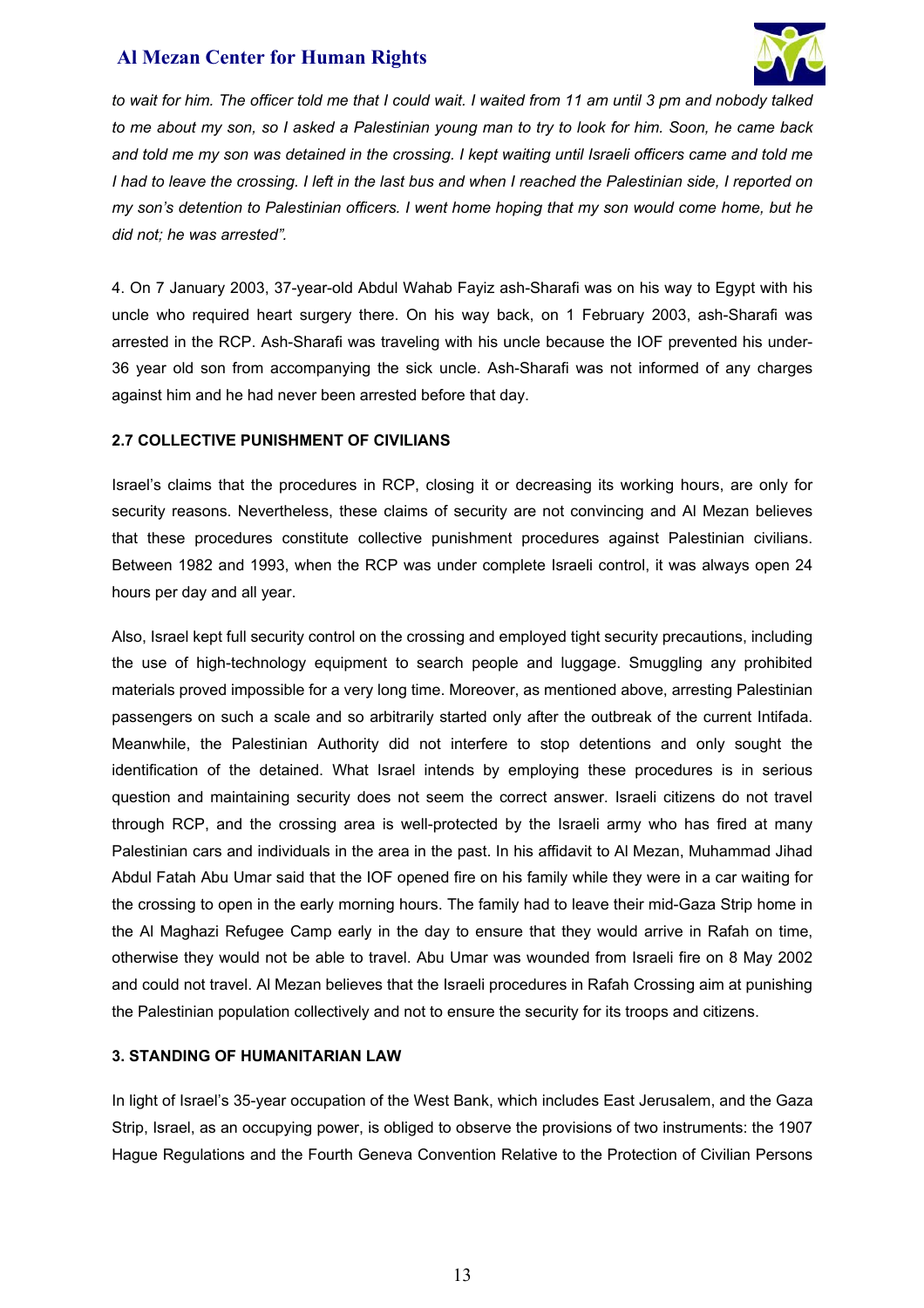

in Time of War from 1949. Regarding the former, despite the fact that Israel has not ratified the Regulations, Israeli High Court jurisprudence affirms that they are binding upon Israel as customary international law. 10

As far as the Fourth Geneva Convention is concerned, Israel has advanced many legal arguments to the effect that this is not binding upon Israel. Such arguments have been discussed at length elsewhere11. It is reasonable to contend that the entire international community, the UN Security Council, and the International Committee of the Red Cross, puts forth the view that the Fourth Geneva Convention is applicable to Israel's occupation. Furthermore, a conference of the High Contracting Parties to the Convention, which took place in Geneva in July 1999 (boycotted by Israel), reaffirmed the applicability of the Convention to Israel. 12 The statement of common understanding which was adopted by the High Contracting Parties "reaffirmed the applicability of the Fourth Geneva Convention to the Occupied Palestinian Territory, including East Jerusalem," and "the need for full respect for the provisions of the said Convention in that Territory." Common Article 1 of the Geneva Conventions requires High Contracting Parties, "to respect and to ensure respect for the present Convention in all circumstances," a requirement that includes the duty to endeavor to bring another High Contracting party to respect the Geneva Conventions when it is responsible for breaches.

On the basis that the Fourth Geneva Convention is without doubt applicable to the Occupied Palestinian Territories, civilians have the status of "protected persons." The same Convention prohibits the collective punishment of civilians. Article 3(1) of the Convention provides that each contracting Party undertakes to treat civilians and non-combatants humanely and without any adverse distinction in all circumstances. The same Article states that certain acts shall remain prohibited at any time and in any place whatsoever, and these acts include, *inter alia*, "outrages upon personal dignity, in particular humiliating and degrading treatment." Article 21 in the same Convention establishes for respect and protection of vehicles conveying wounded and sick civilians and the maternity cases. Moreover, Article 33 states that no protected person shall be punished for an offence he or she has not personally committed. Also, collective penalty is prohibited under the same Article. The High Contracting Parties to the Fourth Geneva Convention are under obligation to search for persons who have ordered or committed grave breaches, as described in the Convention, and to bring them before its own courts.

This report indicates that Israel has systematically violated its obligations under the principles of international humanitarian law, especially the Fourth Geneva Convention. The international community holds the responsibility to fulfill its obligations and ensure respect for the Convention in the OPT.

<sup>&</sup>lt;sup>10</sup> See Suleiman Tawfiq Ayyub et al. v Minister of Defense et al, Israeli High Court Judgment 606/78 at 6.<br><sup>11</sup> See Roberts, "Prolonged Military Occupation," in Playfair (ed) *Administration of Occupied Territories* (Oxford, Clarendon Press, 1999).

 $12$  The UN General Assembly resolution calling for the meeting of the High Contracting Parties was adopted by a vote of 115 in favour with two (Israel and the USA) against and five abstentions.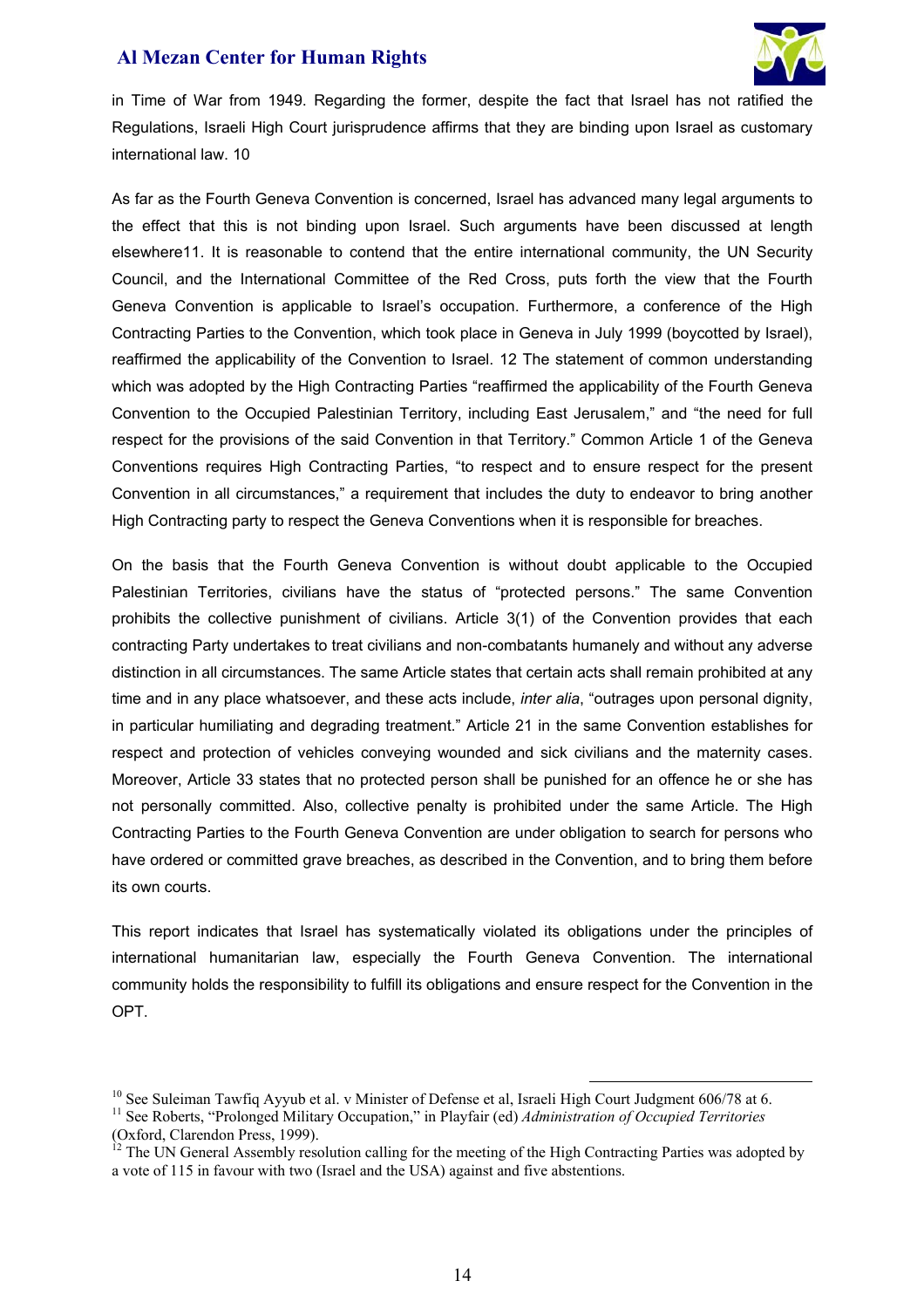

#### **4. APPLICABLE HUMAN RIGHTS STANDARDS:**

Notwithstanding the application of humanitarian law to the OPT, human rights standards also apply. Human rights law and humanitarian law are distinct, but nevertheless, interrelated bodies of law.<sup>13</sup> Israel ratified most of the human rights conventions, and, hence, undertook the responsibility to respect Human Rights Law. As such Israel must respect human rights standards in all the areas of its jurisdiction, which includes all of the West Bank and Gaza because Israeli occupation and control remain to this day, in spite of the existence of the Palestinian Authority inside Area A. All of the occupied territories are under Israeli jurisdiction and human rights standards are applicable to them.<sup>14</sup>

Applicable human rights standards include those set out in the International Covenant on Civil and Political Rights, Article 12 of which sets out the right to freedom of movement and travel. Article 12(2) states that "Everyone shall be free to leave any country, including his own." By way of Article 2 in the same Covenant, States Parties to the Covenant undertake to respect and ensure all individuals (without any kind of distinction) within their jurisdiction, the rights, all the rights, in the Covenant. This also mandates integrity for human rights, i.e. the fact that human rights are integrated and nondivisible.

Al Mezan Center for Human Rights views the Israeli practices in the RCP as infringements of the International Covenant on Civil and Political Rights, particularly to Article 12, which mandates the right to freedom of movement and travel, and Article 6 which requires respect for humanitarian law, "even in time of public emergency which threatens the life of the nation."

Israel's restriction of Palestinian pilgrims' access to Mecca is a violation of Article 18 in the same Covenant, which mandates the right to thought and practice of religion. Also applicable to the case of Israel's restrictions in the RCP is Article 13 in the International Covenant on Economic, Social and Cultural Rights (ICESC), which provides that States Parties to the Covenant undertake to respect the right to education. "Higher education shall be made equally accessible to all...," the same article proceeds. It is clear that the IOF has committed, and continues to commit, violations at RCP against Palestinians' right to education, as laid out above in this report. Finally, Article 6 of the ICESC mandates the right to work, also violated by IOF procedures in RCP.

The reality of Israel's violations of human rights in the OPT necessitates all United Nations human rights bodies, particularly the Commission on Human Rights and the Economic and Social Council,

the States Parties to the ICCPR and ICESC, and human rights organizations, to hold Israel accountable for serious breaches of its obligations. These bodies are obliged, by Human Rights Law, to ensure respect and protection for Palestinian human rights. Al Mezan believes the international community's intervention to end Israel's violations is most urgent now in order to enable Palestinians to practice their rights, which are internationally recognized as legitimate.

<sup>&</sup>lt;sup>13</sup> Al Mezan Center for Human Rights and the Arab Committee for Human Rights Report, "One of Our Greatest" Successes," by Angela Gaff.

<sup>&</sup>lt;sup>14</sup> "Human Rights Culture- Universality of Principles and Means of Inheriting," a group of lectures and workshops organized by the Middle East Council of Churches, given by Issam Younis.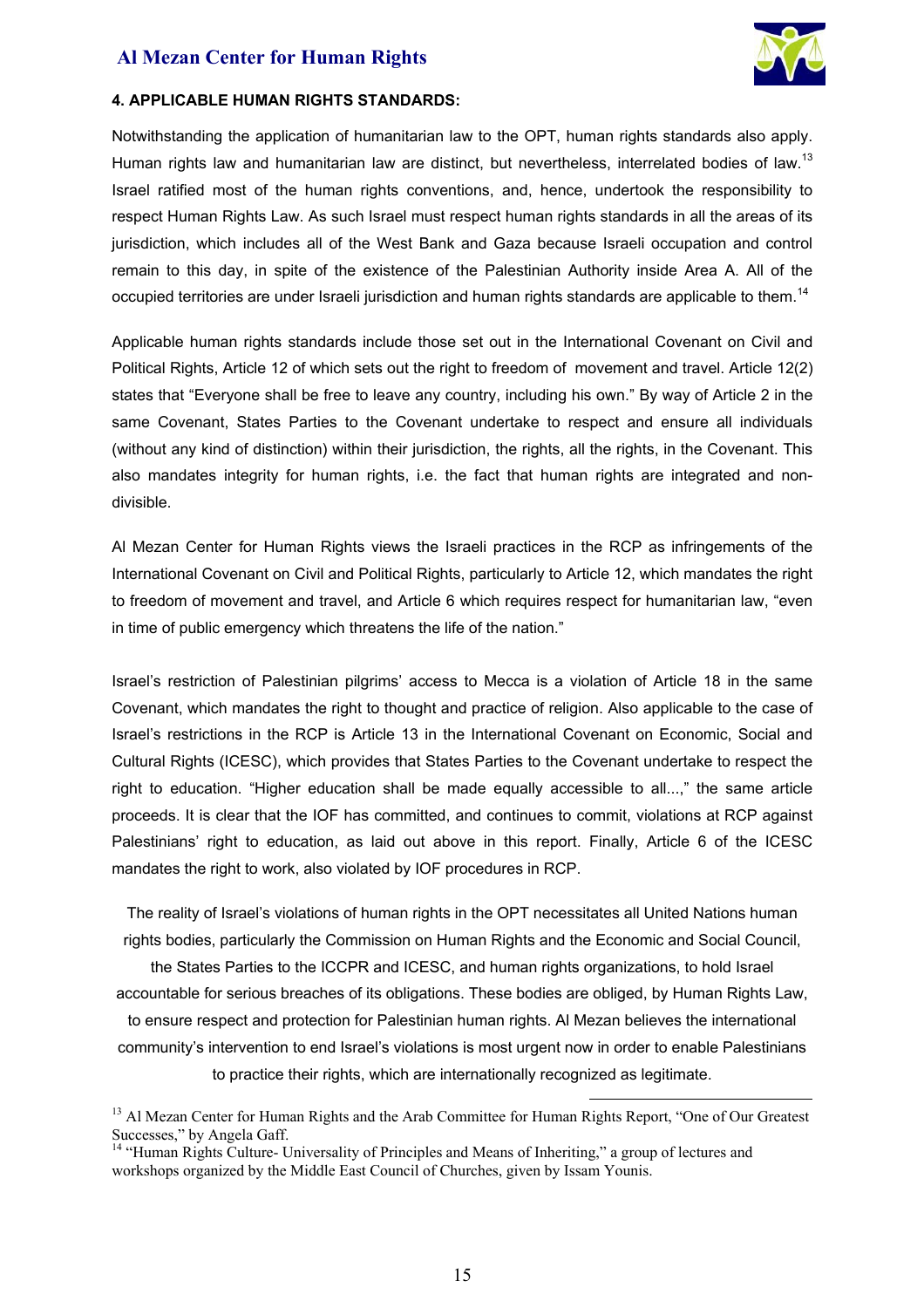

### **CONCLUSION**

Al Mezan Center for Human Rights considers Israel's practices in the RCP as a source of suffering to the civilian population of the OPT. The prohibition and restriction of Palestinian movement and travel constitute an apartheid-like oppression and degradation, which contradicts Israel's claim of undertaking a peaceful approach with its neighbors. The affidavits and testimonies above prove that the Israeli occupation uses racist procedures and discrimination against Palestinian civilians, although Israel presents itself as a democracy to the international community.

Al Mezan sees that Israel's procedures in the RCP constitute only part of its massive violations of human rights, in contravention to its obligations under the Human Rights Law and the Humanitarian Law, especially those pursuant to its ratification of the International Covenant on Civil and Political Rights and the International Covenant on Economic, Social and Cultural Rights. Israel's constant and continuing violations constitute disregard of the Human Rights Law and standards.

The Center emphasizes that Israel's acts in the RCP are alarming indicators of possible further violations and highlights the fact that Israel's violations are in part allowed by the international community's tendency to address the Israeli occupation and Palestinian rights from a political perspective, which contravenes their obligations under international human rights and humanitarian law, particularly the Fourth Geneva Convention Relative to the Protection of Civilian Persons in Time of War.

As such, and in light of the facts this report puts forth, Al Mezan undertakes an urgent appeal to the international community to intervene immediately in order to protect the civilian population and ensure Israel's respect for its obligations under human rights law and the Fourth Geneva Convention, especially bringing those who ordered or perpetrated war crimes, to justice. It is also the international community's responsibility to enforce United Nations resolutions in relation to the Palestinian cause, and to stop allowing Israel to act as if it were a state above the law, which undermines the legitimacy of the United Nations and perpetuates a double standard regarding the implementation of UN Resolutions.

### **APPENDIX**

# I. A table that lists the names of Palestinian pilgrims who were denied access to Mecca by the Israeli Occupation Forces

#### **Name**

- 1. Ihab Abdul Khaliq Tafish
- 2. Iman Arafat Ahmad
- 3. Ayman Ahmad al-Kurd
- 4. Ayman Yusif an-Najar
- 5. Amal Shihdeh Najar
- 6. Ameen Muhammad Nufal
- 7. Amal Ahmad Msallam
- 8. Amal Muhammad an-Na'ami
- 9. Amna Madi al-Bana
- 10. Amna Mahmud Mitliq
- 11. Amna Abdul Wahab al Masri
- 12. Anwar Uthman Dahruj
- 13. Insaf Hamdan Najar
- 14. Asia Sulaiman Iqdeeh
- 15. Asmaa Hamdi Matar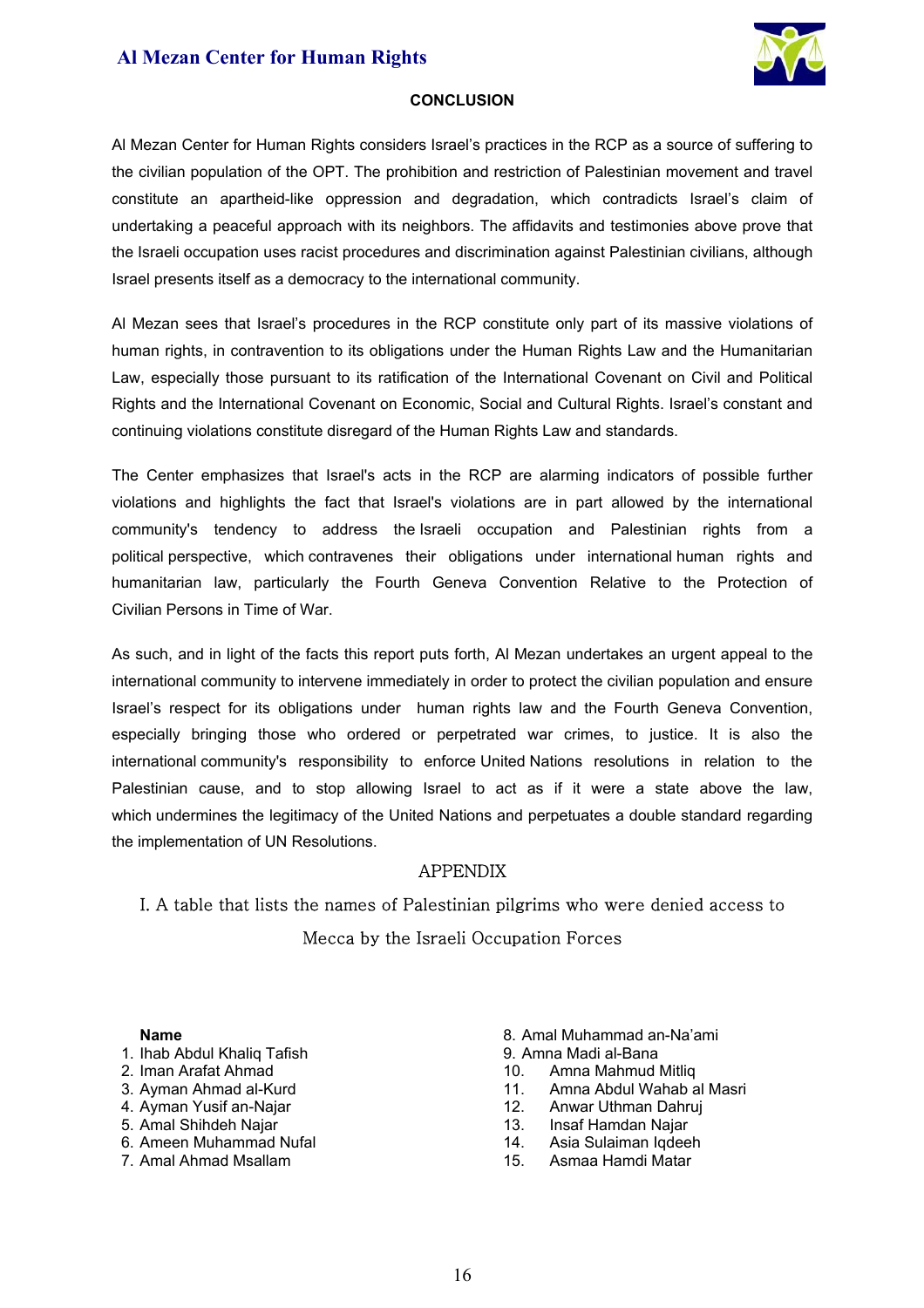

- 16. Asmaa Shihdeh Tayib
- 17. Ismail Abu M'iliq
- 18. Asmihan Rajab Abu Samra
- 19. Ismail Jabir Ijlis
- 20. Is'af lilis Dalul
- 21. I'timad Ata al-Qadi
- 22. Badee'a Muhammad Safadi
- 23. Jamal Ahmad Dababish<br>24. Jad Faviz Bahar
- 24. Jad Fayiz Bahar<br>25. Ghalveh Abid Kh
- 25. Ghalyeh Abid Khudari
- 26. Jihan Muhammad Ahmad
- 27. Jawahir Ibrahim Azizeh
- 28. Jum'a Sha'ban Yunis
- 29. Jamal Talab al-Gharawli
- 30. Jamal Muhammad al-Hun
- 31. Junoub Sulaiman al-Jilawi
- 32. Dyab Issa Radi
- 33. Dunia Naeem Sharaf
- 34. Dalal Khalil al-Ghul
- 35. Hala Khamis Ghannam
- 36. Hashim Abdul Qadir Abu Hashim
- 37. Ibrahim Muhammad Bulbul
- 38. Ibrahim Fathi Nadeem
- 39. Ahmad Hasan Sadra
- 40. Ahmad Daif Abu Samahdana
- 41. Ahmad Ramadan Abdullah
- 42. Ahmad Ali Haydar
- 43. Ahmad al-Abid al-Kurd
- 44. Ahmad Abdul Majeed Akasha<br>45. Ahmad Musa Sukar
- 45. Ahmad Musa Sukar<br>46. Ayman Yusif Hijazi
- Ayman Yusif Hijazi
- 47. Akram Hussain Abu Khalid<br>48. Iman Ahmad Abu Naja
- Iman Ahmad Abu Naja
- 49. Iman Ahmad Dhafir
- 50. Amal Jabir Ismail
- 51. Usama Ahmad Shahin
- 52. Ismail Udeh al-Qudiri
- 53. Ismail Abdullah Ulwan
- 54. Ismail Muhammad Aqil
- 55. Ismail Mahmud Safadi
- 56. As'ad Muhammad Dawud
- 57. As'ad Musbah Ashur
- 58. As'ad Humus Arbeed
- 59. Jabir Muhammad Qishta
- 60. Jabir Khalil Abu Louz
- 61. Jabir Ahmad Abdullah
- 62. Jabir Salman Eid
- 63. Judeh Humus Nasr<br>64. Jamal Salim Habou
- 64. Jamal Salim Haboush
- 65. Ghasan Hashim Iskaik
- 66. Ja'far Shakir Shahin
- 67. Dawud Abdul Fatah Hasan
- 68. Hani Jabir Abu Hani
- 69. Jamal Abdullah Taramsi
- 70. Wafi Salim Asaliyeh
- 71. Zahir Abid Shurafa
- 72. Zuheer Mahmud Abu Na'na'
- 73. Zyad Ibrahim Abu Abduh
- 74. Khalid Abdullah Abu Talha

17

75. Khalid Musa ar-Ryati

- 76. Hatim Sulaiman Abu Museeb
- 77. Khadir Muhammad Afana
- 78. Haydar Sulaiman Hammad
- 79. Hussain Ismail Syam
- 80. Hussain Muhammad al-Baz
- 81. Hikmat Muhammad Basous
- 82. Khalil Umar Bal'awi
- 83. Khalil Ja'far Hajaj<br>84. Khamis Ribhi Bad
- 84. Khamis Ribhi Badawi<br>85. Kahlil Khamis ad-Dav
- 85. Kahlil Khamis ad-Dayeh
- 86. Hussain Jum'a Bakhit
- 87. Hussain Ibrahim Duwidar
- 88. Tariq Amir as-Sa'afin
- 89. Tariq Abdul Aziz al-Buji
- 90. Yasir Abid Abu Zayid
- 91. Yusif Abdul Hadi as-Saifi
- 92. Kamil Zuhdi Kamil
- 93. Kamil Saeed Hasaballah
- 94. Naeem Muhammad Khadir
- 95. Kamil Muhammad Radi
- 96. Labiba Salim Abu Sha'ban
- 97. Mazin Jum'a al-Ghul
- 98. Mazin Jum'a al-Rafat
- 99. Mazin Faisal Barbakh
- 100. Muhammad Salameh Ghawanmeh
- 101. Muhammad Salameh Zaqut<br>102. Muhammad Saeed Libad
- 102. Muhammad Saeed Libad<br>103. Muhammad Ahmad Libad
- 103. Muhammad Ahmad Libad
- 104. Muhammad Ahmad al-Louh<br>105. Muhammad Ahmad Msabeh
- 105. Muhammad Ahmad Msabeh<br>106. Muhammad Sha'ban al-Qirin
- Muhammad Sha'ban al-Qirim
- 107. Muhammad Malahi Ishbeer
- 108. Umar Khadir Talawi
- 109. Muneer Hasan Sabbah
- 110. Musa Ibrahim Abu Daqqa
- 111. Mustafa Salameh Hashash

115. Muhammad Ali Darwish 116. Muhammad Ibrahim Habib 117. Muhammad Ja'far Hasanain 118. Muhammad Ismail Bursh 119. Muhammad Abdullah Najar 120. Muhammad Muhammad Uwaini 121. Muhammad Sulaiman Attar 122. Muhammad Abdul Majeed Issa<br>123. Muhammad Udeh Shabat 123. Muhammad Udeh Shabat<br>124. Muhammad Saeed al-Mas 124. Muhammad Saeed al-Masri

125. Mahmud Salim Abu Mustafa<br>126. Mahmud Ali Jahjuh

130. Muhsin Yusif ash-Shurafa 131. Muneer Muhammad al-Jalees

Mahmud zayid ash-Shurafa

135. Marwan Abdul Wahab al-Assar

126. Mahmud Ali Jahjuh<br>127. Mahmud Ali al-Yazu 127. Mahmud Ali al-Yazuri<br>128. Mahmud Ahmad Rusr 128. Mahmud Ahmad Rusrus<br>129. Mahmud zavid ash-Shur

132. Basheer Ali Mihriz 133. Mu'awad Saeed aj-Jirbeh 134. Marwan Atyeh at-Tibi

- 112. Muhammad Ahmad Abu Shamaleh
- 113. Muhammad Radwan Abu Sha'ban 114. Muhammad Udeh Agha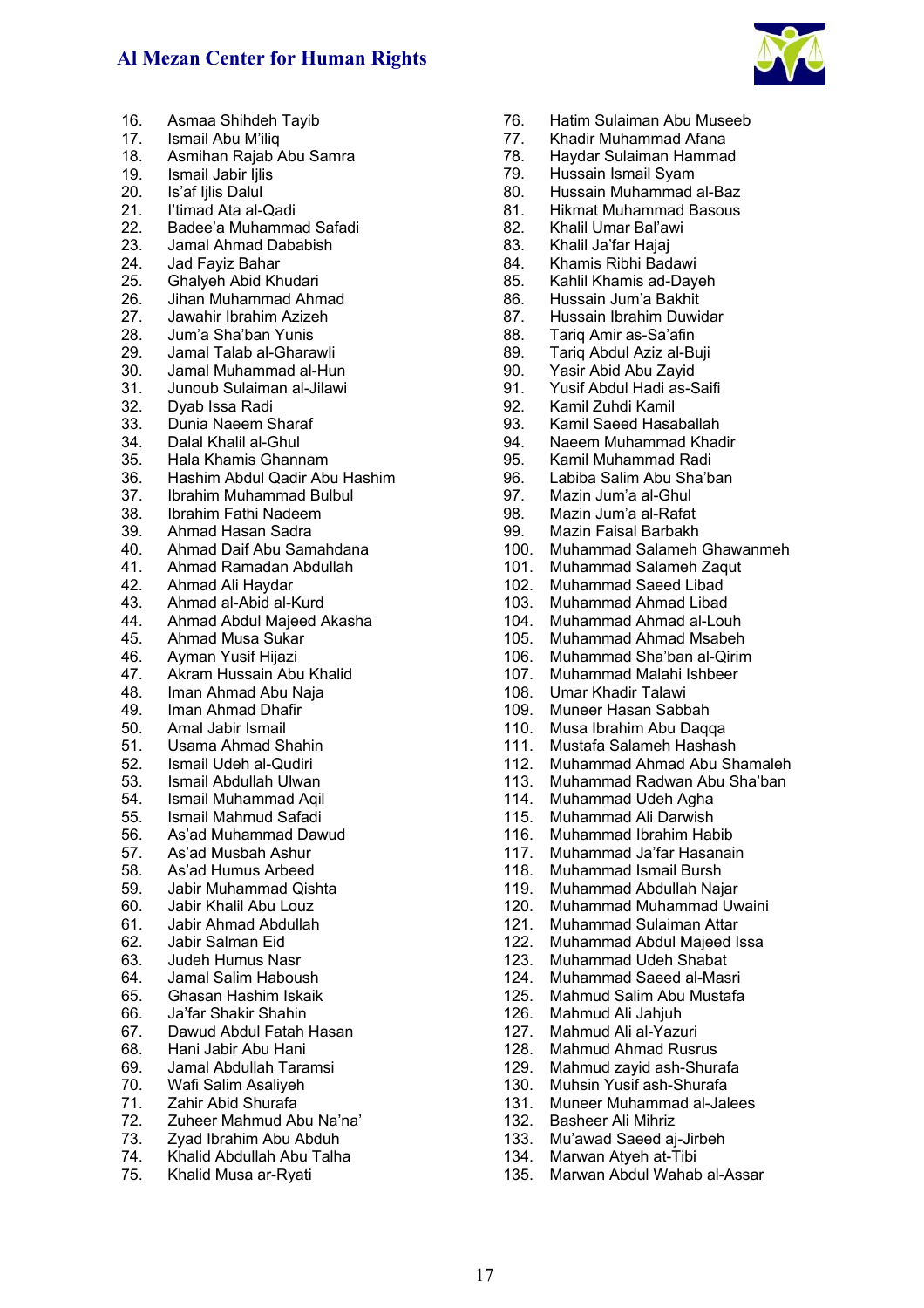

- 136. Mirshid Muhammad Abu Hajhuj
- 137. Naji Antar al-Agha
- 138. Muhammad Salim Abu al-Hsain
- 139. Muhammad Abdullah Abu Hashish
- 140. Muhammad Hasan Wadi
- 141. Muhammad Salih Khudari
- 142. Muhammad Mahmud Libad
- 143. Muhammad Ahmad Abdul Hadi<br>144. Muhammad Hasan Abdul Al
- 144. Muhammad Hasan Abdul Al
- 145. Muna Abdul Majeed Hamatu
- 146. Ibrahim Abid Abu Zaid
- 147. Ahmad Hussain Dahlan
- 148. Ayman Rasmi an-Najar
- 149. I'tidal Subhi Nassar
- 150. Ghalyeh Abdul Aziz Abu Iiriban
- 151. Wasfi Muhammad Hasanin
- 152. Zyad Muhammad ad-Dabous
- 153. Khadijeh Mustafa Jibreel
- 154. Husni Awad al-Laham
- 155. Khalil Ibrahim Hamudeh
- 156. Hilmi Mansour Qishta
- 157. Hifsa Mahdi al-Farra
- 158. Yasir Amir Adasi
- 159. Kamil Hamdan Madi
- 160. Muhammad Khalil Abu Hashim
- 161. Muhammad Zeidan Abu Zuhri
- 162. Muhammad Sulaiman Abu Aziz
- 163. Muhammad Mahmud Daloul
- 164. Muhammad Abdul Qadir al-Aqad
- 165. Muhammad Sha'ban Abu Tabeekh
- 166. Mahmud Ibrahim Basaleh
- 167. Mahmud Khalil Mihsin
- 168. Mustafa Zayid Wafi
- 169. Nafith Ahmad Taluli
- 170. Nabil Abdul Salam Abu Azam
- 171. Naja Ameen Abu Zuhri
- 172. Nahid Hussain Ashur
- 173. Naeem Muhammad Abu Khamash
- 174. Sumaya Hamid Nufal
- 175. Su'ad Ramadan aKurdi
- 176. Sahar Muhammad Abu Tabeekh
- 177. Su'ad Musa Talib<br>178. Saeed Zvad Hiriz
- Saeed Zyad Hiriz
- 179. Nasrah Hasan Abu Amsha
- 180. Sifyan Muhammad Abu Rideh<br>181. Adil Rizig Ashur
- Adil Rizig Ashur
- 182. Itaf Salman Abu Khamash
- 183. Atiyeh Ali as-Saraj
- 184. Ali Ayish al-Farra
- 185. Fadil Hamad an-Nims
- 186. Fahdeh Muhammad Wafi
- 187. Fakhryeh Khalil Abu Haseera
- 188. Farha Awwad Abu Sayyah
- 189. Sabira Barham al-Faleet
- 190. Fathyeh Abdullah as-Saraj
- 191. Subhyeh Tawfiq al-'Ashi
- 192. Ra'id Fayiz Juha
- 193. Na'il Muhammad Afana
- 194. Nasir Nu'man Ashur
- 195. Nabeel Abdul Rahman Ahmad

18

- 196. Nabeel Ya'qoub Hamatu
- 197. Nabeel Ibrahim as-Sawalhi
- 198. Naeem Ahmad Khadir
- 199. Nasir Subhi 'Ar'eer
- 200. Sami Abdul Rahman Abu Shamaleh
- 201. Sulaiman Salim Abu Hatab
- 202. Sulaiman Isleem al-Qadi
- 203. Salman Sulaiman Abu Aziz<br>204. Samih Ahmad al-'Amudi
- 204. Samih Ahmad al-'Amudi<br>205. Nafith Mdriris Abu Uakal
- **Nafith Mdriris Abu Uakal**
- 206. Samir Abdullah Abu Samra
- 207. Samir Abdul Fatah Afifi
- 208. Sa'd Muhammad Tabatibi
- 209. Sa'd ad-Din Hasan Dababish
- 210. Saeed Atyeh at- Tala'
- 211. Saeed Ibrahim Mansour
- 212. Saeed Shihdeh an-Najar
- 213. Sifyan Muhammad Abu Udeh
- 214. 'Adil Muhammad Abu Khudiar
- 215. 'Adil Khalid Ihneef
- 216. Abdul Basit Udeh Abdul Hadi
- 217. Abdul Hadi Muhammad an-Namruti
- 218. Abdul Halim Muhammad Abu Hasna
- 219. Abdul Hamid Jum'a al-Aileh
- 220. Abdul Karim Muhammad ash-Sharafi
- 221. Abdul Salam Abdul Majid Abu Nada<br>222. Abdul Salam Yusif Ismail
- 222. Abdul Salam Yusif Ismail<br>223. Abdul Salam Yusif Dalou
- Abdul Salam Yusif Daloul
- 224. Abdul 'Al Hilmi al-Ghoul<br>225. Abdul Fatah Hamid Abu
- 225. Abdul Fatah Hamid Abu Siteh<br>226. Abdul Rahman Talib az-Zatme
- 226. Abdul Rahman Talib az-Zatmeh
- 227. Abdullah Salman Abu Hasira
- 228. Abdulla Salim Shurab
- 229. Adnan Salim Abu Nimir
- 230. Awad Sulaiman Qishta

235. Ali Hasan Abu Sa'da

244. Majdi Faisal Barbakh 245. Musa Ibrahim Abu Daqa 246. Mahmud Ahmad Rusrus<br>247. Muhsin Yusif Ismail **Muhsin Yusif Ismail** 248. Munir Muhammad al-Ghaleed<br>249. Muneer Ali Mihriz Muneer Ali Mihriz 250. Mu'awad Saeed al-Jadbeh 251. Saeed Ibrahim Mansour

253. Adnan Salim Abu Nimir 254. Atta Kamal ash-Shinbari 255. Ryad Shihadeh Abu Sultan

252. Abdul Halim Muhammad Abu Hasna

- 231. Awni Sha'ban al'Muqaiad
- 232. Issa Musa Ahil
- 233. Issa Abdul Rahim Abdul Hadi 234. 'Ala' Jihad al-Whisi

236. Fayiq Sulaiman Abu Rajyeh 237. Fadi Abdullah Abu Naeem 238. Fahim Ismail al-Habeel 239. Fathi Hamad Zumlut 240. Sabir Hasan Harara 241. Ismail Abdullah Ulwan 242. Khadir Muhammad Afana<br>243. Kamal Muhammad Radi Kamal Muhammad Radi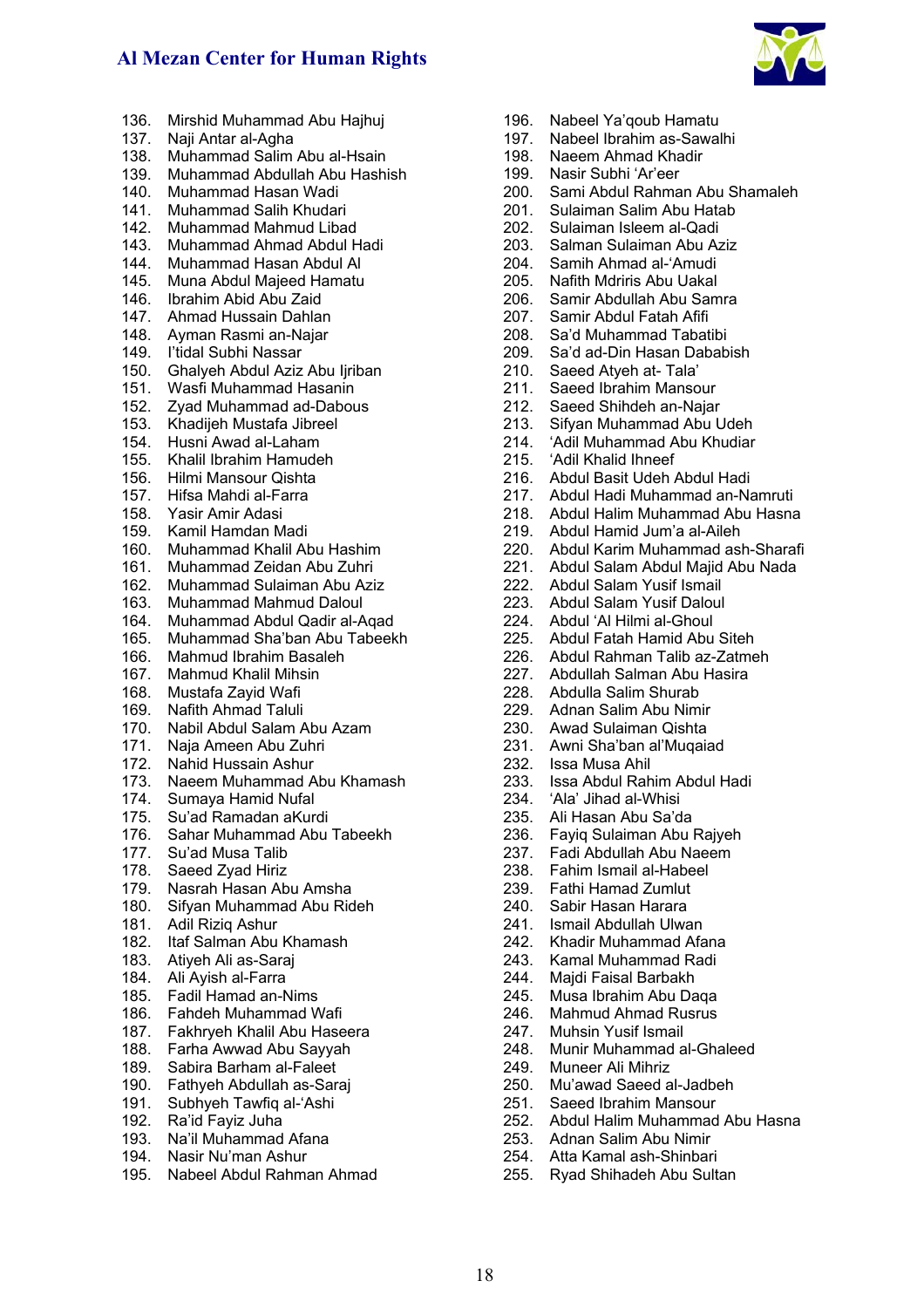

|              | 256. Shifa Ahmad Issa                                                                                                  |
|--------------|------------------------------------------------------------------------------------------------------------------------|
|              | 257. Shareef Nabil Haboub                                                                                              |
|              | 258. Shareefa Abdeen Abdeen                                                                                            |
|              | 259. Taghrid Muhammad Darwish                                                                                          |
|              | 260. Taghrid Ahmad Ashur                                                                                               |
| 261.         | Taghrid Ahmad 'Ar'ir                                                                                                   |
|              | Tahani Fawzi Halawa                                                                                                    |
| 262.<br>263. | Tahsin Eid an-Nahal                                                                                                    |
| 264.         | <b>Tamam Yusif Nufal</b>                                                                                               |
|              | 265. Salah ad-Din Khadir Haboub                                                                                        |
|              | 266. Ra'id Abid al-Ghifari                                                                                             |
|              | 267. Rajab Abdullah Abu Nsaira                                                                                         |
| 268.         | Rawhi Umar Ghanim                                                                                                      |
| 269.         | Ryad Muhammad Safi                                                                                                     |
| 270.         | Rasmi Saeed Abu al-Ineen                                                                                               |
| 271.         | Shukri Ayish Safi                                                                                                      |
| 272.         | Taysir Ayish an-Najar                                                                                                  |
|              | 273. Ni'meh Ahmad Abu Siteh                                                                                            |
| 274.<br>275. | Sakteh Ali Abu Mustafa                                                                                                 |
|              | Salim Sulaiman Abu Hatab                                                                                               |
|              | 276. Salim Abid Abu Mhisin                                                                                             |
|              | 277. Salim Khamis Barbakh                                                                                              |
| 278.         | Samer Majid Zimmu                                                                                                      |
|              | 279. Siham Ti'meh Abu Ihmeed                                                                                           |
|              | 280. Siham Fu'ad al-Aileh                                                                                              |
|              | 281. Suhaila Ibrahim Abu Udeh                                                                                          |
|              | 282. Sudan Ismail as-Salihi                                                                                            |
| 283.         | Sulaiman Abdullah Abu Mustafa                                                                                          |
| 284.         | Sumaya Shihdeh Abu Tibi                                                                                                |
| 285.         | Sawsan Basim Bakeer                                                                                                    |
|              | 286.   Sawsan Hasan Libad<br>287.   Sifyan Khalil Azizeh<br>288.   Salameh Hasan Ismai<br>289.   Salwa Abdullah Hijazi |
|              | Salameh Hasan Ismail                                                                                                   |
|              |                                                                                                                        |
|              | 290. Salwa Ibrahim al-Imari                                                                                            |
|              | 291. Samir Muhammad Abid Rabuh                                                                                         |
|              | 292. Samirah Misleh Abid                                                                                               |
|              | 293. Sana' Mahmud al-Faq'awi                                                                                           |
| 294.         | Sa'da Abdullah Abu Zayid                                                                                               |
| 295.         | Sa'da Eid al-Ghoul                                                                                                     |
| 296.         | Sa'dyeh Ahmad Bakhit                                                                                                   |
| 297.         | Sa'dyeh Kamal al-Hatu                                                                                                  |
| 298.         | Sa'dyeh Ali Ayid                                                                                                       |
| 299.         | Saeed Muhammad al-Bilbisi                                                                                              |
| 300.         | Sarhan Saleem Abu Sarhan                                                                                               |
| 301.         | Thuraya Muhammad al-Kurd                                                                                               |
| 302.         | Sit-Ikhwitha Abu Amsha                                                                                                 |
| 303.         | Aysheh Abdul Rahman al-Louh                                                                                            |
| 304.         | Arif Ahmad az-Za'aneen                                                                                                 |
| 305.         | Abdul Dayim Khalil Abu Nada                                                                                            |
| 306.         | Abdul Karim Muhammad Salih                                                                                             |
| 307.         | Abdul Karim Muhammad al-Issi                                                                                           |
| 308.         | Abdul Karim Hamdan al-Lulu                                                                                             |
| 309.         | Abdul Karim Muhammad Salman                                                                                            |
| 310.         | Abdullah Mahmud Abu Mustafa                                                                                            |
| 311.         | Abdul Adheem Ibrahim Khalid                                                                                            |
| 312.         | Abdul Raziq Muhammad Khalafallah                                                                                       |
| ົ            | 313. Abdul Rahman Musa al-Astal                                                                                        |
|              |                                                                                                                        |

314. Abdul Rahman Salih Farwana 315. Abid Rabuh Salama al-Jilawi

- 316. Abid Rabuh Ibrahim Khalafallah
- 317. Abdullah Muhammad Hamad
- 318. Abeer Riziq Abu Hasira
- 319. Umar Muhammad Jahouh
- 320. Umar Muhammad Shawaf
- 321. Awni Hussain Nassar
- 322. Iz ad-Din Sulaiman Abu Shari'a
- 323. Atta Ali Sha'at
- 324. Atyat Sadiq Hilis
- 325. Ula Atyeh Issa
- 326. Ali Ismail Abid
- 327. Aqeel Salih Abu Shamalakh
- 328. Fatima Sulaiman Abu Mustafa
- 329. Fatima Mustafa Awkal
- 330. Fatima Muhammad ad-Daya
- 331. Fatima Faraj Habib
- 332. Fatima Sha'ban al-Amudi
- 333. Fayqa Muhammad Jindyeh
- 334. Fayqa Hasan Ahmad
- 335. Fayqa Ahmad Nasir
- 336. Fadwa Ahmad Zayid
- 337. Fahmi Nafith Abu Salim
- 338. Fawzi Rayiq al-Masri
- 339. Fawzyeh Muhammad Nijim
- 340. Fawzyeh Abid Abdeen
- 341. Fawzyeh Mahmud al-Qayim
- 342. Fatima Hamid al-'Ajab
- 343. Fayruz Abdul Rahman ad-Dayeh
- 344. Fathyeh Abdul Qadir Abu Han
- 345. Sadiq Ahmad Barbakh
- 346. Salih Muhammad Qashlan
- 347. Salih Kamil Hasanain
- 348. Subhyeh Abdul Rahman Malfuh
- 349. Subhi Ya'qoub Eid
- 350. Subhyeh Salim al-Qarashli
- 351. Salah Uthman al-Farra
- 352. Safa' Deib Libad
- 353. Safyeh Abdullah Bakeer
- 354. Ra'd Yusif al-Imari
- 355. Radya Rasheed Abu Matar
- 356. Ra'isa Muhammad Dahlan
- 357. Ranya Muhammad Libad
- 358. Rabah Atalah Abu Hayeh
- 359. Rula Naeem Nadeem
- 360. Rasheeda Muhammad Ijlis
- 361. Rihab Hamada Zakari
- 362. Ryad Abdul Rahman al-Hamaydeh
- 363. Reem Fathi al-Amruti
- 364. Ramadan Fayiq al-Hayik
- 365. Randa Muhammad Hassan
- 366. Rasmi Muhammad an-Najar
- 367. Rasmyeh Salim Iqdeeh
- 368. Sha'ban Muhammad al-Ashqar
- 369. Huda Abdul Qadir Dawud
- 370. Hayjar Sha'ban Shalayil
- 371. Hana' Ahmad al-Hayik
- 372. Hisham Mustafa al-Ghoul
- 373. Zaina Abdul Qadir Abu Huly
- 374. Zeena Ismail al-Kahlut
- 375. Zahra Muhammad Daloul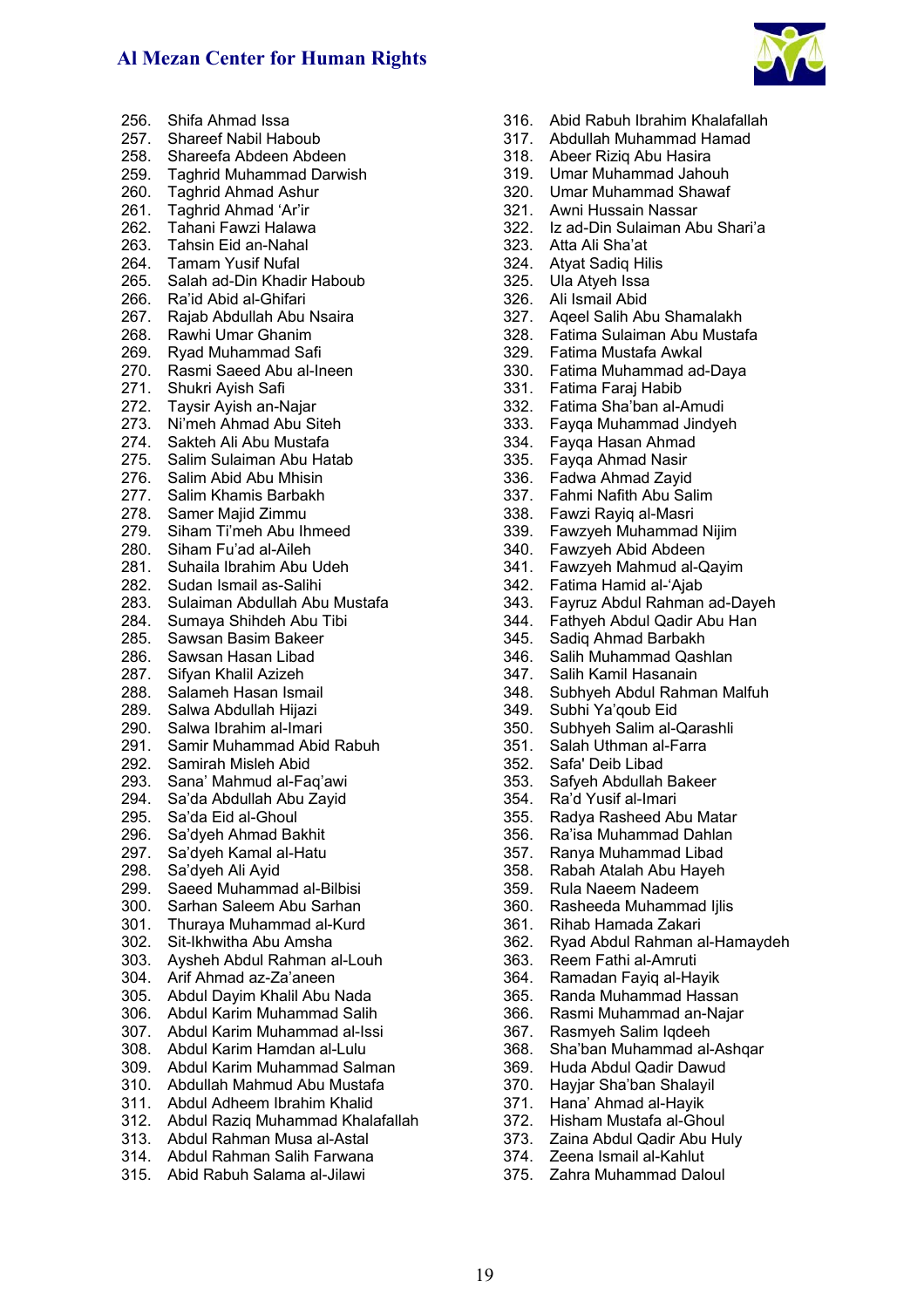

- 376. Zyad Muhammad al-Akhras
- 377. Zyad Atta as-Surani
- Zaina Hasan Abu Harb
- 379. Zainab Muhammad al-Astal
- 380. Zakyeh Salih al-Arbeed
- 381. Zarifa Ismail al-Mabhuh
- 382. Khalid Shihdeh Abu Yaseen
- 383. Khalid Muhammad Abdullah
- 384. Khalid Ahmad Iqdeeh
- 385. Khadija Ali Taramsi
- 386. Khadra Ahmad Khalafallah
- 387. Hikmat Muhammad Hasan
- 388. Hikmat Rajab Abu Misbah
- 389. Khalil Ahmad Mitliq
- 390. Halima Abdul Fatah al-Ghoul
- 391. Halima Zuhdi Dwidar
- 392. Halima Abdul Qadir Muhammad
- 393. Halima Muhammad Safi
- 394. Hilmi Ismail Iyyad
- 395. Hammad Hasan at-Ta'ban
- 396. Hamdyeh Saleem Abu Zahr
- 397. Khamis Jawad Tafish
- 398. Hanan Muhammad Bal'awi
- 399. Hanan Jabir an-Nuwiri
- 400. Hussain Muhammad al-Qarashli
- 401. Hasan Ahmad al-'Ajab<br>402. Khitam Khalil al-Hilu
- 402. Khitam Khalil al-Hilu
- 403. Khitam Abdul Rahman al-Muqayad
- 404. Khitam Muhammad al-Uthmani
- 405. Talal Muhammad Dawud
- 406. Yasir Harb al-Faq'awi
- 407. Yunis Ahmad Ashur
- 408. Yusif Shukri Yusif
- 409. Yusif Muhammad Nijim
- 410. Yusif Abdul Aziz al-Kahlut
- 411. Yihia Ahmad Shafi
- 412. Kamleh Salim Abu an-Naja
- 413. Kawthar Yihia Nasir
- 414. Kayan Hamada an-Najar
- 415. Kifah Abdul Qadir Dawud
- 416. Majid Muhammad Malfuh<br>417. Majid Naeem Samour
- Majid Naeem Samour
- 418. Mdalaleh Muhammad Salman
- 419. Muzayan Abdul Qadir aj-Jirjawi
- 420. Harba Khadir al-Radee'
- 421. Ibrahim Ahmad Hamid
- 422. Ibrahim Deib Abdul Rahman
- 423. Ibtisam Ismail al-Bilbisi
- 424. Ibtisam Salim Madani
- 425. Zahiyeh Muhammad at-Ta'ban
- 426. Ahmad Sultan Abu Zayid
- 427. Ahmad Muhammad Abu Zaydeh
- 428. Ahmad Deib Jabr
- 429. Ahmad Sulaiman an-Na'ami
- 430. Ahmad Ali al-Imari
- 431. Ahmad Ismail Faris
- 432. Ahmad Hamza Shihadeh
- 433. Aya Umar Tabatibi
- 434. Muneer Ibrahim an-Nahal
- 435. Musa Ismail al-Bashiti
- 436. Musa Saeed Haddad
- 437. Mustaf Ali Haddad
- 438. Mahbuba Anees I'liwa
- 439. Muhammad Salman Abu Bulbul
- 440. Muhammad Ahmad Abu Zayid
- 441. Muhammad Ismail al-Mghari
- 442. Mahmud Mahmud Zaqout
- 443. Mahmud Shihadeh Tabash
- 444. Maymuna Shihadeh Nufal
- 445. Taysir Ahmad Abdul Hadi
- 446. Muneera Abdul Majeed as-Silik
- 447. Mufeeda Khadir al-Akhras
- 448. Marwan Abdul Aziz an-Nabris
- 449. Miryam Abdullah Abu al-Ineen
- 450. Miryam Salim Abu Mustafa
- 451. Miryam Hamdan al-Masri
- 452. Miryam Hamdan Abdul Hadi
- 453. Miryam Khalil Abid<br>454. Miryam Abdul Malil
- 454. Miryam Abdul Malik Safi
- 455. Miryam Hasan Rayash
- 456. Na'il Atta Shareef
- 457. Nadia Mahmud Khalafallah
- 458. Nadia Muhammad al-Lalu
- 459. Nahid Hasan an-Nahal
- 460. Nasir Fayid al-Aydi
- 461. Nabeel Muhammad Ayoub
- 462. Nabeela Salameh al-Issi
- 463. Nabeela Mustafa Sawali
- 464. Najla' Muhammad Abdul Raheem
- 465. Nida' Ibrahim al-Bashiti
- 466. Nidal Ahmad Zayarti
- 467. Naheel Muhammad Abu Sarhan
- 468. Nawal Abdullah al-Agha
- 469. Nawal Ismail al-Issi
- 470. Nawwar I'beed Abu Samra
- 471. Nadhmyeh Muhammad Hammad
- 472. Nimir Muhammad Hijazi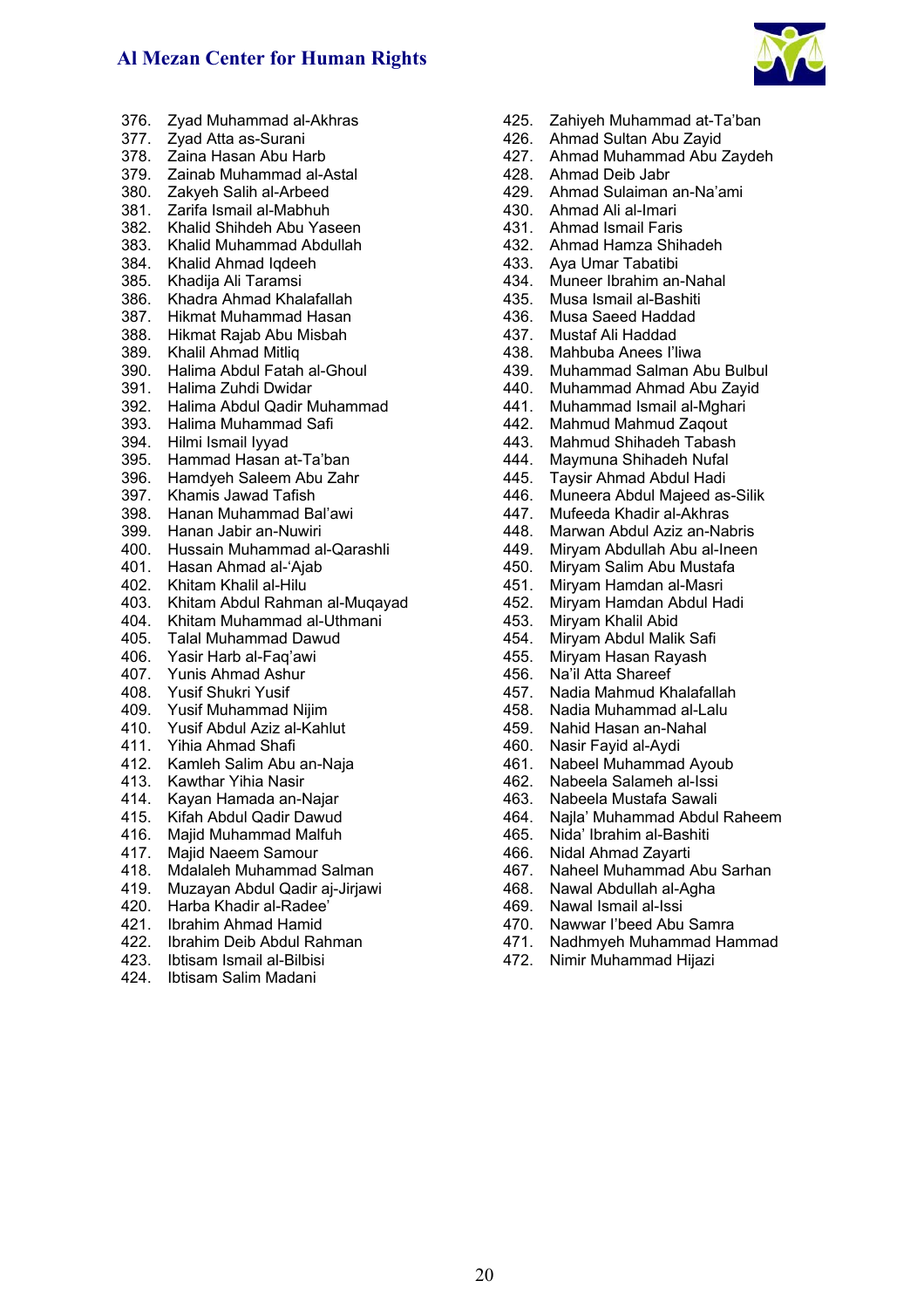

### II. A table that lists the names of pilgrims, from the relatives of martyrs, who were denied access to Mecca by the Israeli Occupation Forces

### **Name**

- 1. Nahid Abdul Qadir Jarbou'
- 2. Aysha Shakir Jarbou'
- 3. Wajiha Sulaiman Barhoum
- 4. Anwar Ahmad Killab
- 5. Muhammad Subhi Abu Ni'meh
- 6. Yusif Hameed as-Sufi
- 7. Tawfeeq Khalil Barbakh
- 8. Ni'meh Ibrahim Abu Namus<br>9. Rifaa Salim Abu Namus
- 9. Rifqa Salim Abu Namus
- 10. Taghrid Saeed Abu Sitteh
- 11. Khalid Zaki aj-Jazzar
- 12. Sabira Bakhit Buhdar
- 13. Abdul Qadir Udeh Buhdar
- 14. Sabah Attyeh Abdul Wahab
- 15. Fathi Ahmad Abdul Wahab
- 16. Ni'meh Muhammad al-Attar
- 17. Radwan Zaki al-Attar
- 18. Muhammad Mrazeeq ash-Shair
- 19. Awatif Muhammad ash-Shair
- 20. Munira Khalil as-Saiqali
- 21. Nawal Tawfiq Iswilih
- 22. Shu'aib Muhammad Iswilih
- 23. Muhammad Yusif Abdul Jawad
- 24. Mahdyeh Rushdi Abdul Jawad
- 25. Fatima Hasan Abu Hasna
- 26. Abdul Halim Muhammad Abu Hasna
- 27. Khalid Hammad Dihilz
- 28. Ruwayda Muhammad Dihilz
- 29. Manar Sameeh Hassan
- 30. Inshirah Ali Hamad
- 31. Saeed Abdul Raheem Hamad
- 32. Fakhri Sabir Abu Libdeh
- 33. Rida Hasan an-Nawajha
- 34. Rayqa Ayyad ad-Dbari
- 35. Sumaya Abdullah Abu Hasanain
- 36. Sulaiman Ahmad Abu Hasanain
- 37. Thuraya Muhammad Younis
- 38. Salah Jum'a Younis
- 39. Khadijeh Hasan Abu Rukbeh
- 40. Muhammad Muhammad Abu Rukbeh
- 41. Aziza Ubaid as-Soufi
- 42. Hamdi Attallah as-Soufi
- 43. Itiwa Hamdan Abu Riziq
- 44. Rajab Itiwa Abu Riziq
- 45. Ibtisam Hasan al-Azzazi
- 46. Shadi Taysir al-Azzazi
- 47. Iman Mustafa Awaja
- 48. Dawah Eid Abu Shabab
- 49. Siham Sabir al-Aydi
- 50. Basheer Muhammad al-Aydi
- 51. Fatima Nadi M'ammar
- 52. Hussain Lafi M'ammar
- 53. Abdul Ghani Muhammad Abu Jamous

21

- 54. Miryam Fraij Abu Jamous
- 55. Ahmad Abdullah ash-Sha'ir
- 56. Yusri Hamdan an-Nims
- 57. Sulaiman Abdul Majeed an-Nims
- 58. Sameera Shukri Judeh
- 59. Ali Saeed Judeh
- 60. Diya' Salim Abu Amr
- 61. Ahmad Muhammad Kabaja
- 62. Nafith Abid Fattuh
- 63. Aysha Hamid Abu Taha
- 64. Muhammad Mustafa al-Aswad
- 65. Subhyeh Abdul Hadi al-Aswad
- 66. Abdul Rahman Hasan al-Muqayad
- 67. Alia as-Sayid Abu Athreh
- 68. Baha' Ahmad Abu Athreh
- 69. Ni'meh Muhammad al-Akhras
- 70. Musa Hasan al-Akhras
- 71. Abdul Rahmn Hasan al-Mqayad
- 72. Samia Yihia Arafat
- 73. Huda Nassar Abu Dhahir
- 74. Ghasan Mustafa an-Najar
- 75. Tawfiq Abdullah Abu Shamaleh
- 76. Nihad Saeed Abu Shamaleh<br>77 Ibrahim Muhammad Abu Tair
- 77. Ibrahim Muhammad Abu Tair
- 78. Yusra Shihdeh Abu Tair<br>79. Hussain Ahmad an-Naja
- 79. Hussain Ahmad an-Najar
- 80. Ni'meh Sulaiman an-Najar
- 81. Handa Hamdan Abu Hamad
- 82. Samir Muhammad Abu Hamad
- 83. Ahmad Muhammad Subih
- 84. Anan Ali az-Zrai'i
- 85. Sana' Muhammad Abu Tair
- 86. Abdul Rahman Shihdeh Abu Tair
- 87. Akram Muhammad as-Saiqali
- 88. Zakyeh Muhammad Iqdeeh
- 89. Khaldyeh Khalil Iqdeeh
- 90. Aziza Ibrahim Issa
- 91. Inas Muhammad as-Sabbagh
- 92. Mahmud Hussain al-Bashiti
- 93. Hikmat Sulaiman al-Bashiti

97. Hussain Muhammad Kawari' 98. Amna Muhammad Kawari' 99. Tawfiq Yusif as-S'aidni 100. Nahla Hamudeh Hirzallah 101. Sa'dyeh Abdul Gani al-Farra

102. Abdul Aziz Abdul Rahman Abu Daqqa 103. Abdul Karim Abdul Rahman Abu

- 94. Ruqaya Ali al-Qasas
- 95. Sabah Salih al-Qasas

104. Ghazi Khalil an-Najjar

105. Abdullah Muhammad an-Najjar 106. Amani Abdul Rahim Hamdan 107. Ahmad Yusif Hamdan 108. Ahmad Yusif Abu Luli 109. Manar Yusif Abu Riziq

96. Khadir Amir Ashur

Daqqa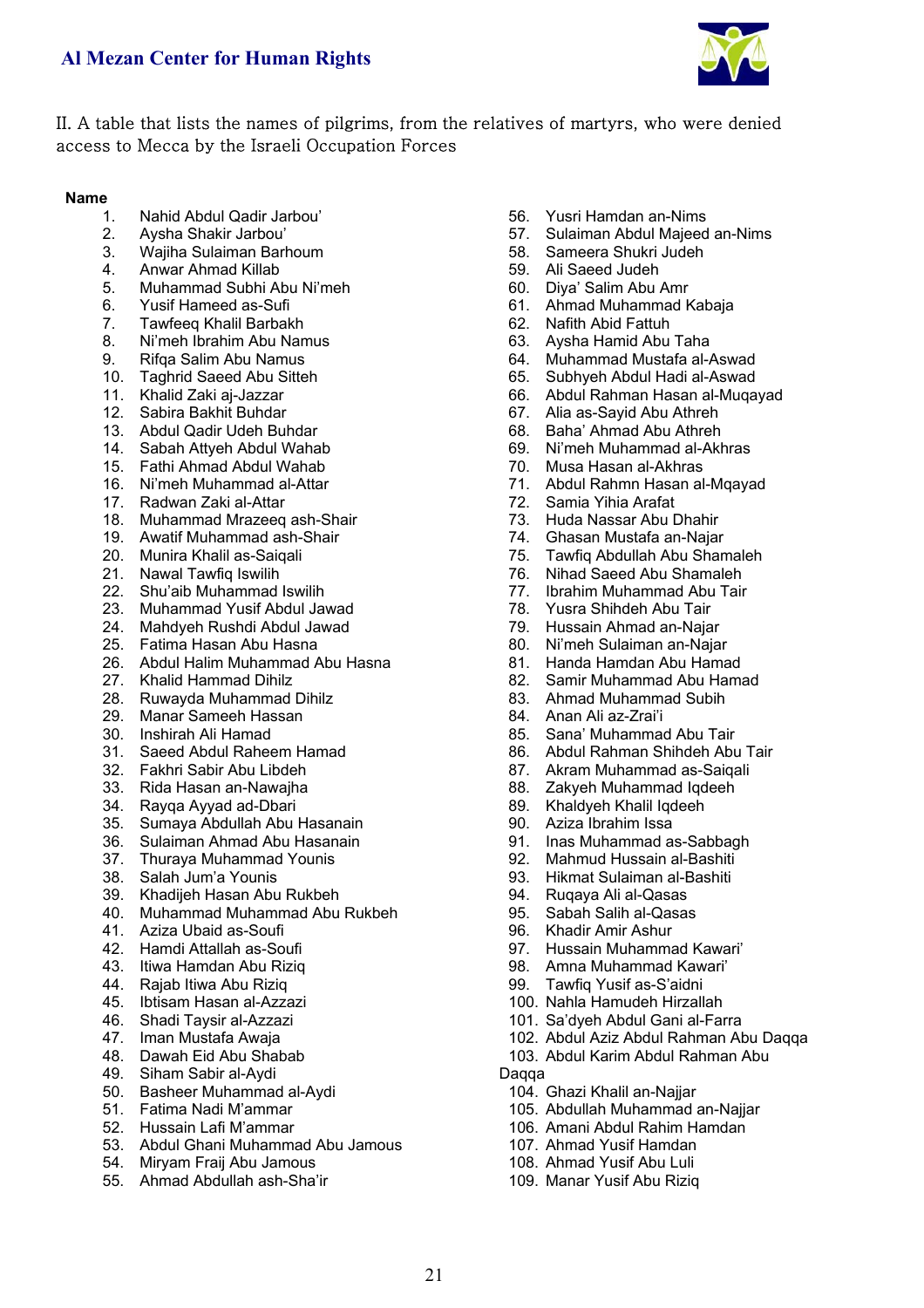

- 110. Khalid Muhammad Salah 111. Malkyeh Hammad Salah 112. Fatima Fayiz Abu Reedeh 113. Imad Hamdan Abu 'Abid 114. Salha Arafat Abu 'Abid 115. Rasmyeh Saeed Wadi 116. Shihdeh Mahmud Iqdeeh 117. Salman Ahmad Abu Mitliq 118. Maliha Jum'a Abu Mitliq 119. Sa'dyeh Muhammad al-Bahabsa 120. Sami Ataya al-Bahabsa 121. Fuad Muhammad Shaqfeh 122. Talal Salman an-Najar 123. Widad Sulaiman an-Najar 124. Basima Abdul Majeed Abdul Ghafour 125. Sabah Muhammad al-Baqari 126. Abdul Latif Muhammad al-Baqari 127. Nawal Ibrahi, Abu al-Jidyan 128. Muhammad Nayif Ikhzeeq 129. Safyeh Hasan al-Masar'a 130. Awad Ismail al-'Ar'eer 131. Ahmad Salim Abu Khusa 132. Husni Fraih al-Msaddar 133. Zaki Mahmud Abu T'aima 134. Aysheh Salman Abu Khusa 135. Mahmud Yusif Udeh 136. Fatima Sha'ban Abu T'aima 137. Zainab Nimir Hamada 138. Widad Mislih Wadi 139. Latifeh Mahmud al-Mabhuh 140. Ahmad Lafi Msallam 141. Nadreh Ahmad Muhammad Ahmad 142. Nayif Khamis Radwan 143. Ali Hasan Hamdan 144. Sabir Salim Abu Skhaileh 145. Mwafaq Muhammad al-Alami 146. Muhammad Kamil at-Tatar 147. Suhail Yusif at-Tatar 148. Muhammad Hussain al-Mabhuh 149. Fatima Ahmad Hasuneh 150. Fikryeh Abdul Aziz al-Qum'
- 151. Wardeh Sha'ban al-Bul
- 152. Ra'fat Yusif Shalayil
- 153. Khalil Ibrahim Abu Safyeh
- 154. Rajab Ahmad Issa
- 155. Farhaneh Amir Abu Safyeh
- 156. Kifa Muhammad Shihadeh
- 157. Abeer Sulaiman Abu Hwaishil
- 158. Talal Ahmad Abu Awn
- 159. Sa'da Yasir Hamad
- 160. Yasir Muhammad Hamad
- 161. Tha'ir Ibrahim Ahmad
- 162. Wisam Nafith Abu Dalal
- 163. Fayiz Mustafa Shihadeh
- 164. Tahyeh Muhammad Sulaiman
- 165. Najat Zaki Shabit
- 166. Ibtisam Ali Hamdan
- 167. Mustafa Mahmud al-Hasanat
- 168. Amira Abdullah al-Hasanat
- 169. Shihdeh Ismail al-'Ar'eer
- 170. Hayat Saleem at-Talalqa
- 171. Mukaram Ali Ikhzeeq
- 172. Rafeeq Muhammad Abu al-Qari'
- 173. Ibrahim Sabri Abu Shammas
- 174. Musa Sulaiman Abu Shinara
- 175. Muhammad Sulaiman Abu Hasanain
- 176. Salma Hisham aj-Jmasi
- 177. Rida Khalil Hasuneh
- 178. Abdul Nasir Rajab Ashur
- 179. Muhammad Muhammad Younis
- 180. Tamam Saleem al-Awawdeh
- 181. Amal Abdul Aziz Issa
- 182. Hanan Hasan Iz ad-Din
- 183. Ubaida Hamad as-Soufi
- 184. Mahdi Ismail Kafineh
- 185. Dalal Muhammad al-Abeet
- 186. Mhanna Abdul Jawad Atallah
- 187. Hasan Muhammad Hindawi
- 188. Miryam Mahmud Abu Ubaid
- 189. Fayzeh Ahmad al-Awawdeh
- 190. Salim Abdul Hadi Thabit
- 191. Fu'ad Fathi Hamada
- 192. Fayzeh Mahmud Zaghra
- 193. Hilal Salim Ahmad
- 194. Miryam Ahmad Ahmad
- 195. Ahmad Muhammad al-A'raj
- 196. Fatima Ahmad al-A'raj
- 197. Yihia Khalil Insiwi
- 198. Sabri Muhammad al-Hasanat
- 199. Nayfeh Abdul Aziz al-Burdini
- 200. Mahmud Ismail al-Burdini
- 201. Naji Mahmud Hasanain
- 202. Miryam Mustafa al-Ashqar
- 203. Khadra Ibrahim Abu Mustafa
- 204. Halimeh Muhammad Udeh
- 205. Awad Hussain al-Masar'i
- 206. Ra'iseh Mirshid Basheer
- 207. Tawfiq Ahmad Basheer
- 208. Halimeh Abdullah Abu Iskhaileh
- 209. Tahani Salim Khalil
- 210. Shihadeh Mansour al-Umrani
- 211. Ni'meh Muhammad al-Imrani
- 212. Fatima Nimir Iskhaileh
- 213. Muhammad Saleem Hasuneh
- 214. Samia Muhammad Hasuneh
- 215. Sameeha Harb Mislih
- 216. Muhammad Salman Salman
- 217. Mamduh Ahmad al-Masri
- 218. Amal Hasan Za'rur
- 219. Ahmad Muhammad Ja'rur
- 220. Mahmud Muhammad Abu Ubaid
- 221. Izzat Ibrahim Shabit
- 222. Wafa' Ibrahim Abu Ubaid
- 223. Yusif Abdul Latif Abu Sharar
- 224. Hasan Khadir Abu Ubaid
- 225. Ra'id Hamdan Abu 'Assi
- 226. Shareef Sarhan ad-Dreemly
- 227. Samara Ramadan Lulu
- 228. Anwar Ribhi Lulu
- 229. Miryam Ubaid as-S'idni